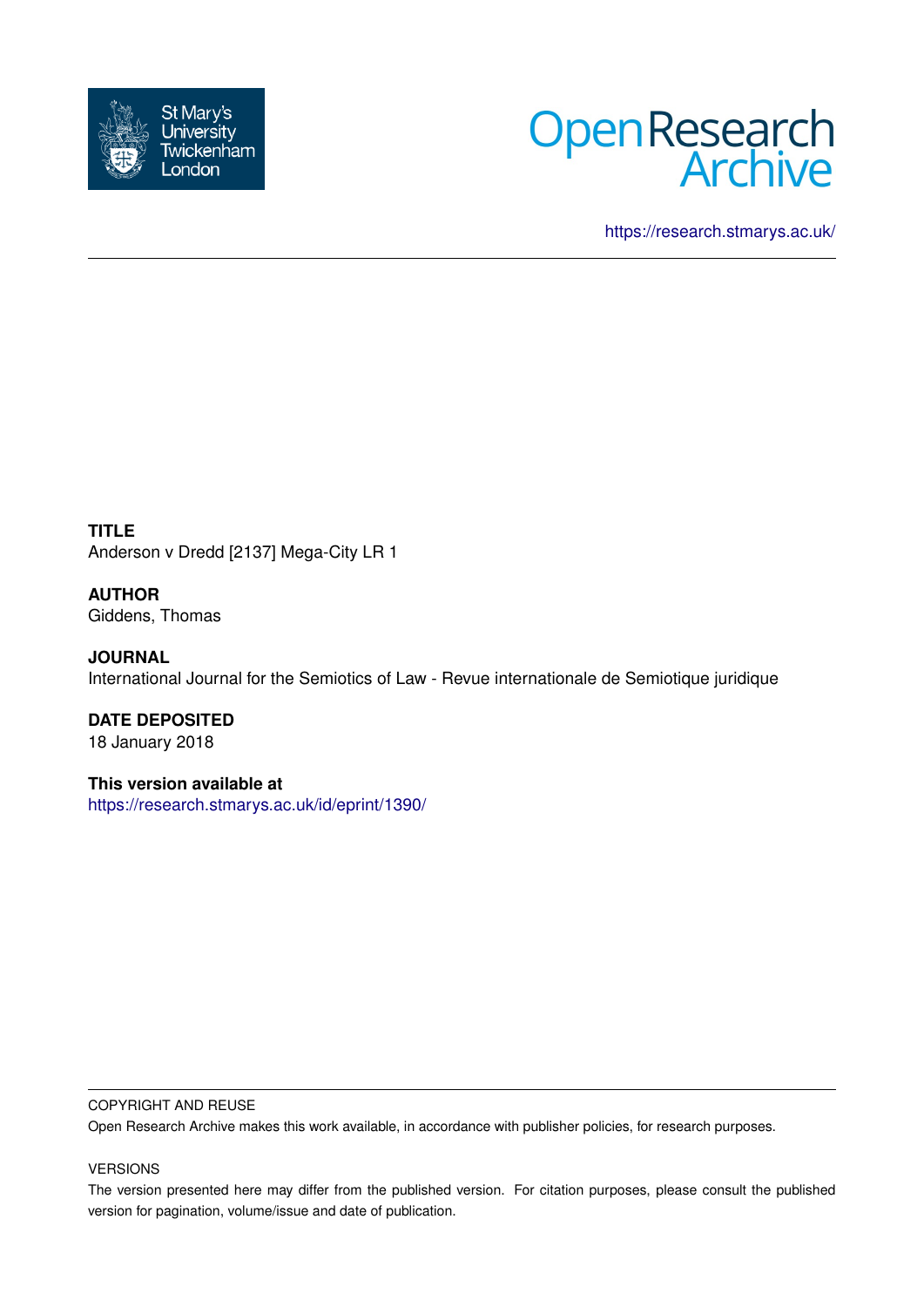# **Anderson v Dredd<sup>1</sup> [2137] Mega-City<sup>2</sup> LR 1**

**Abstract:** *Administrative – judgment on the nature of judgment – conflict between Judges in judicial practice – claimant (Judge Anderson) challenges the judicial capacity of respondent (Judge Dredd) – claimant open and fluid in judicial style – respondent certain and authoritative in judicial style – insights from Psi Division on the role of judgment in the universe –whether respondent is a good judge – whether judgment closes down meaning – whether respondent is inhuman – whether judges are inhuman – whether judging is horrific – insight from 20th century fiction on the place of humans in the universe – horror of HP Lovecraft – suppression of horrific cosmic context within judicial institution – suppression for the good of society.*

**Keywords:** comics; *Judge Anderson*; *Judge Dredd*; judgment; visual jurisprudence

<sup>1</sup> This judgment is based upon 'evidence' derived from the comics series of *Judge Dredd* and *Judge Anderson*, both of *2000AD* fame. *Judge Dredd* was first published in the UK in 1977 as a satirical response to the right wing politics its creators saw as problematic [14, 35, 18]. It has since evolved into a highly popular on-going series. *Judge Anderson* was created as a spin-off series from *Judge Dredd*, and involves a number of interesting tensions with the masculine, authoritarian narrative world of the initial series. It is the exploration of these seemingly binary tensions, and the substantive issues raised by the series' judicial context, that precipitated the format of this paper as a judgment, with Anderson's fluid, psychic, feminine world bringing critical challenges to the dominant rational ideologies and epistemologies of law and justice embodied in Dredd.

<sup>&</sup>lt;sup>2</sup> The world of *Judge Dredd* is set in the distant future, after the devastating Volgan War that led to the building of the vast Mega-City One that occupies most of the Eastern coast of the USA (subsequent Mega-Cities were built later, including 'Brit-Cit' in the UK and the Sydney-Melbourne Conurb in Australia) and is home to many hundreds of millions of citizens. Crime is a massive problem in this sprawling, densely populated urban world; in order to tackle it the Justice Department took control of government and created high-powered 'Judges' that operated and sentenced instantly on the streets. It is this 'instant' justice of essentially judicial police officers that facilitates much of the satirical critique that initially fuelled Dredd's creation. For more detail and analysis, see [18, 15; cf. 6].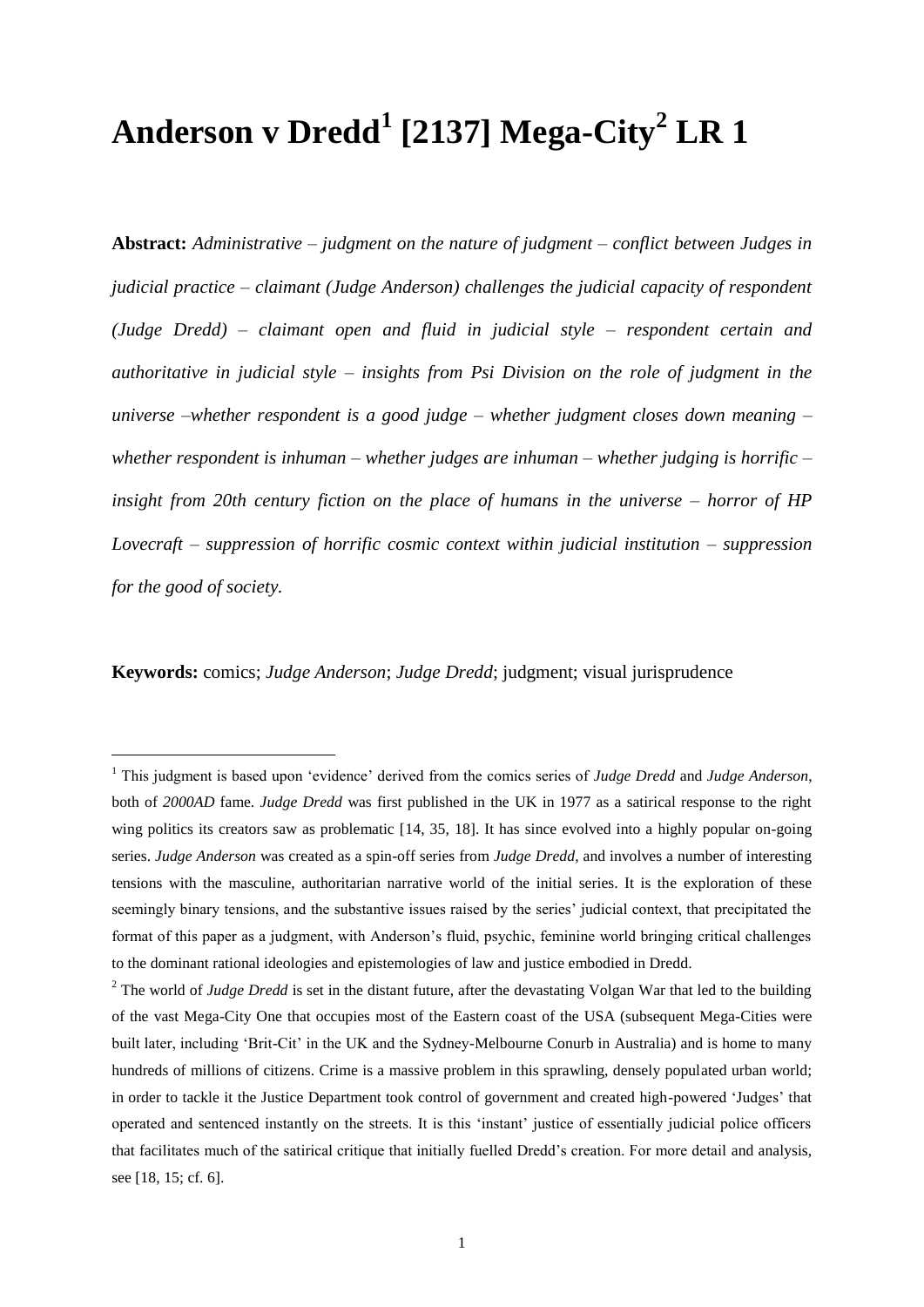## Judgment handed down 7 December 2137<sup>3</sup>

 $\overline{a}$ 

## Grand Hall of Justice and Leisure Dome, Sydney-Melbourne Conurb<sup>4</sup>

The complainant, Cassandra Anderson, has brought an action against Joe Dredd. While both parties are well-known Judges in the Mega-City One Justice Department, it is worth noting at this preliminary stage that Dredd J is a hardened Street Judge whilst Anderson J is an officer of Psi Division. (Psi Division is the Justice Department body that tackles the more supernatural side of our business.) This fact is of great significance to this case, as will become clear in what follows. The basic premise of Anderson J's claim against Dredd J, it

<sup>&</sup>lt;sup>3</sup> The first *Judge Dredd* narratives, published in 1977, took place in the year 2099. Since then, time has progressed in the diegesis of the Dreddian narrative world in step with our 'real' world. Hence, the date this paper was delivered at the 'Seeing Law' workshop (7 December 2015) corresponds to 7 December 2137 in 'Dredd time'. The main text of the judgment is presented here as it was delivered at the workshop, with only minor amendments. I have then added theoretical elaborations and discussion in the footnotes.

<sup>&</sup>lt;sup>4</sup> As indicated above (note 2), in the diegetic world of *Dredd* the Sydney-Melbourne Conurb is the Australian Mega-City; it is encountered most directly in the Oz series [33]. The 'Seeing Law' workshop where this paper was delivered was hosted by the Law Futures Centre at Griffith Law School, Gold Coast, Australia; accordingly, this judgment is being handed down in the leading Australian Mega-City. On the level of the judgment's fictional coherence, it might be speculated that a case between officers of one Mega-City would likely be heard by Judges in another Mega-City in order to maintain impartiality. So, although Dredd and Anderson work mainly in Mega-City One, their dispute is being dealt with in the distant Sydney-Melbourne Conurb. In the world of Dredd, however, such concerns of impartiality and of taking seriously an attempt to question judicial authority would likely not be given much serious consideration, if any. More likely, Anderson would be submitted for psychiatric testing, as happened to Dredd himself when he uncharacteristically questioned his own judgment; see the three issue series starting with 'A Question of Judgment' in [32]. Indeed, in that mini-series Dredd was diagnosed as being a fallible human rather than an unbending conduit for legal rule, a problem that all the hard training, enrobing, and masking of Mega-City judges has never been able to fully eradicate: 'No matter how hard we try to control it, sooner or later the human being behind the mask always starts to come out. Even in a street-hard Judge like Dredd' ('A Case for Treatment' in [32]). But we should not let this undermine the fruitfulness of considering the question of judgment in the form of a judgment between the opposing views of Dredd and Anderson. The judgement in this paper, in fact, comes to represent a reflective activity that is precisely at odds with Dredd's dominant 'hard-line' judicial style that Anderson seeks to question.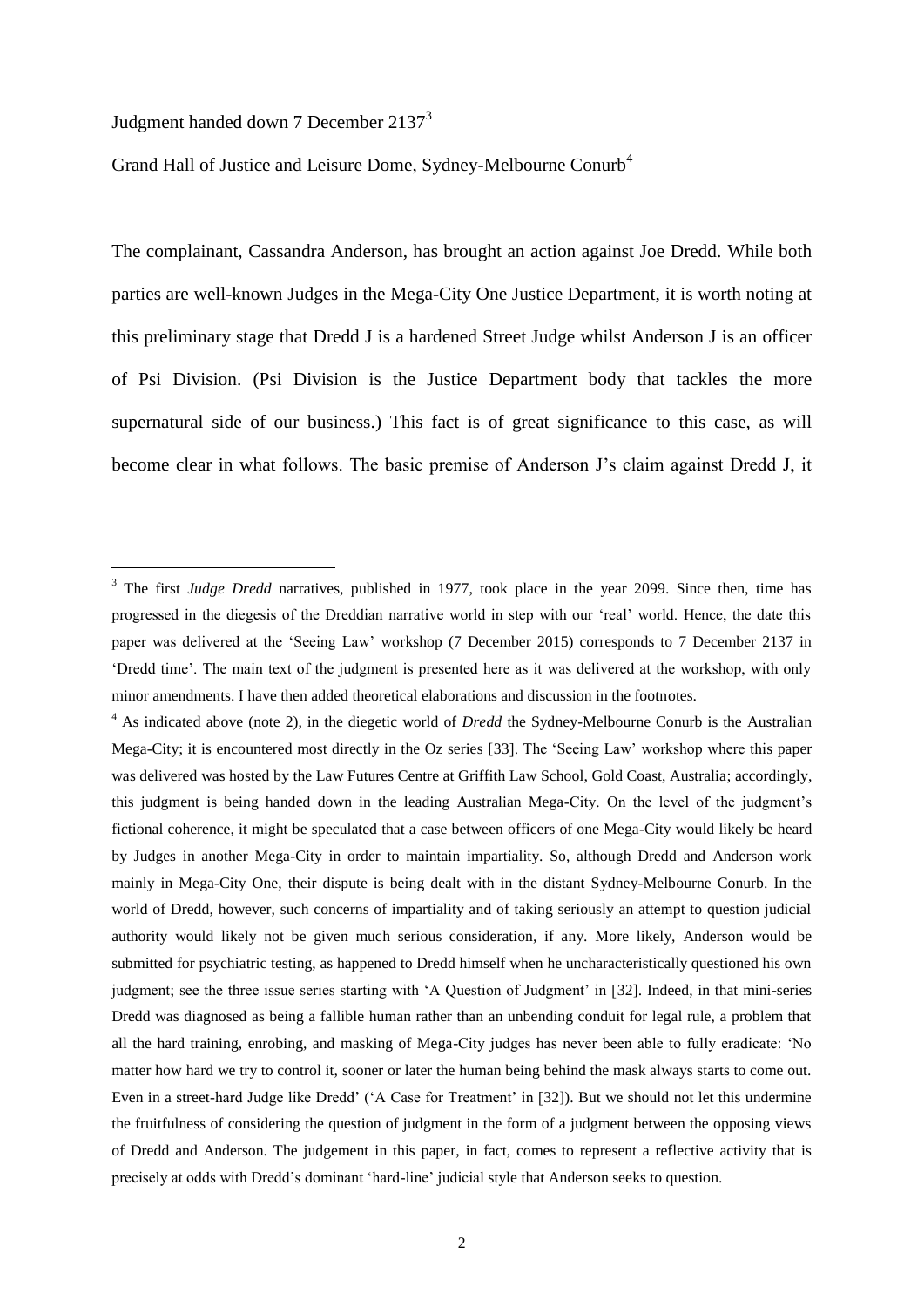seems to me, is predicated upon a clash of personalities and judicial style.<sup>5</sup> Nevertheless, Anderson J's claim potentially raises significant questions about Dredd J's judicial capacity—indeed, the very nature of legal judgment is called into question, including my own. It has therefore been considered with the utmost gravity.<sup>6</sup>

There are three specific and interlinked claims that Anderson J raises against the respondent in this case. First, that Dredd J is not reflective, and therefore cannot properly be said to judge. Second, that Dredd J is inhuman and dehumanising in his judicial management of life in Mega-City One, and therefore does not achieve justice. And third, that Dredd J is horrific in even passing judgment at all. I shall discuss each of these claims in turn, before rendering my own judgment.

#### **Claim Number One: Dredd J is Unreflective**

 $\overline{a}$ 

Joe Dredd is a Judge in Street Division. He represents the front line of our civilisation's defence against the forces of criminality and unrest. Dredd J risks his physical well-being every day, putting his life on the line to protect the citizens of the vast Mega-City One from harm. In undertaking this task, Dredd uses the full power of the office he occupies<sup>7</sup>—an

<sup>&</sup>lt;sup>5</sup> Dredd and Anderson do not get along very well. Dredd is hard-nosed, authoritarian and 'by the book', while Anderson is more ready to understand and forgive and use her judicial powers lightly and with discretion; their jurisprudential positions can thus be seen to coincide with the respective characters of the two Judges.

<sup>&</sup>lt;sup>6</sup> Again, see note 4: taking such critiques seriously would actually be at odds with the ethos of the Mega-City Judge system, which is precisely the problem Anderson's perspective highlights.

 $<sup>7</sup>$  This paper does not consider directly the question of legitimate use of force, although it is the case that the</sup> world of Dredd is a very violent one. Indeed, the fact the judicial side-arms carried by all Judges are called 'lawgivers' is testament to the level of violence and force that is utilised in the enforcement of Mega-City justice. The violence of law has been much discussed elsewhere (for an overview of Sarat and Kearns's work, for example, see [28]), including in relation to Dredd [18], and is not consciously added to here. The issues in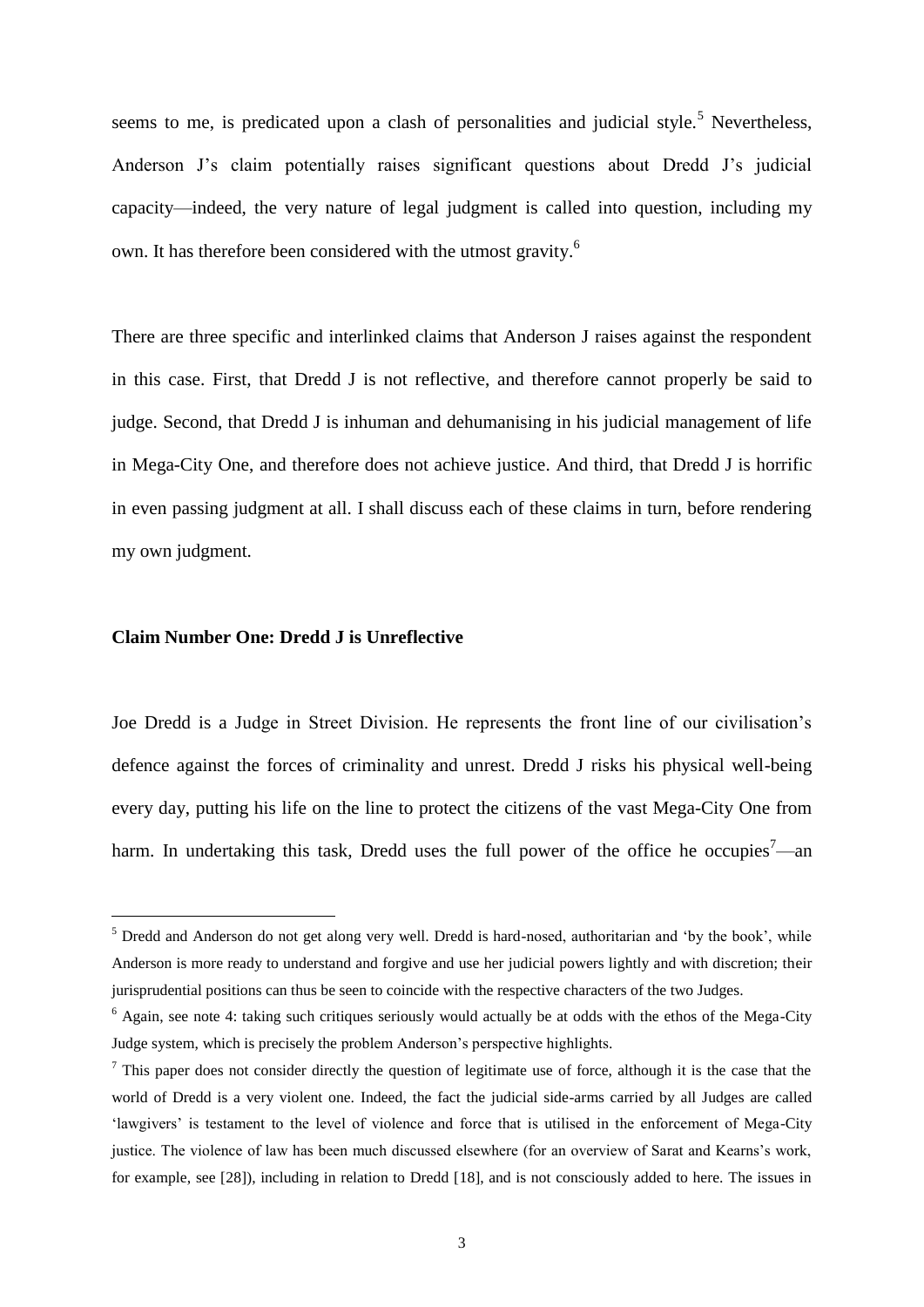office that is not awarded lightly. We not only train our Judges for fifteen years in the Academy of Law, starting their training at the age of five, but our recruits are often genetically engineered clones of former Judges. Indeed, Dredd himself is a clone of the esteemed founder of the Mega-City Justice Department, Chief Judge Fargo.<sup>8</sup> Dredd J is a highly respected officer of the Law, and renowned for his tough stance on crime. It is precisely this 'toughness', however, that the claimant cites as symptomatic of Dredd J's *failure* as a Judge.

Cassandra Anderson is a Judge in Psi Division. As such, she does not face the merely human crime and disorder tackled by a Street Judge such as Dredd J. Psi Division was set up to manage the unique issues and threats produced by what we may term the supernatural realm. Psionics is the navigation of the eldritch, the psychic, and the telepathic; the empathic, spectral and ghoulish dimensions of Mega-City life. Anderson J herself is a telepath, able to read others' minds, to separate her astral self from her physical body and explore the ethereal strata of the world, and to enter other consciousnesses. Such psionic activity may raise difficult questions about the nature of legal personhood, in terms of boundaries and relationality for example, but more pertinent to the present case is the way navigating such a world affects Anderson J's judicial approach.

Long before the Justice Department was established, esteemed academics working in the 20th and 21st centuries argued that the nature of judgment entailed more than the mechanical application of rules to facts. To simply follow rules, they claimed, was no exercise in

this judgment are the epistemological connotations of Anderson's opposition to Dredd in terms of their general judicial attitudes and contexts, rather than the specifics of their respective uses of force.

<sup>8</sup> On Judge Fargo and the rise of his 'Judge' system, see notably [34].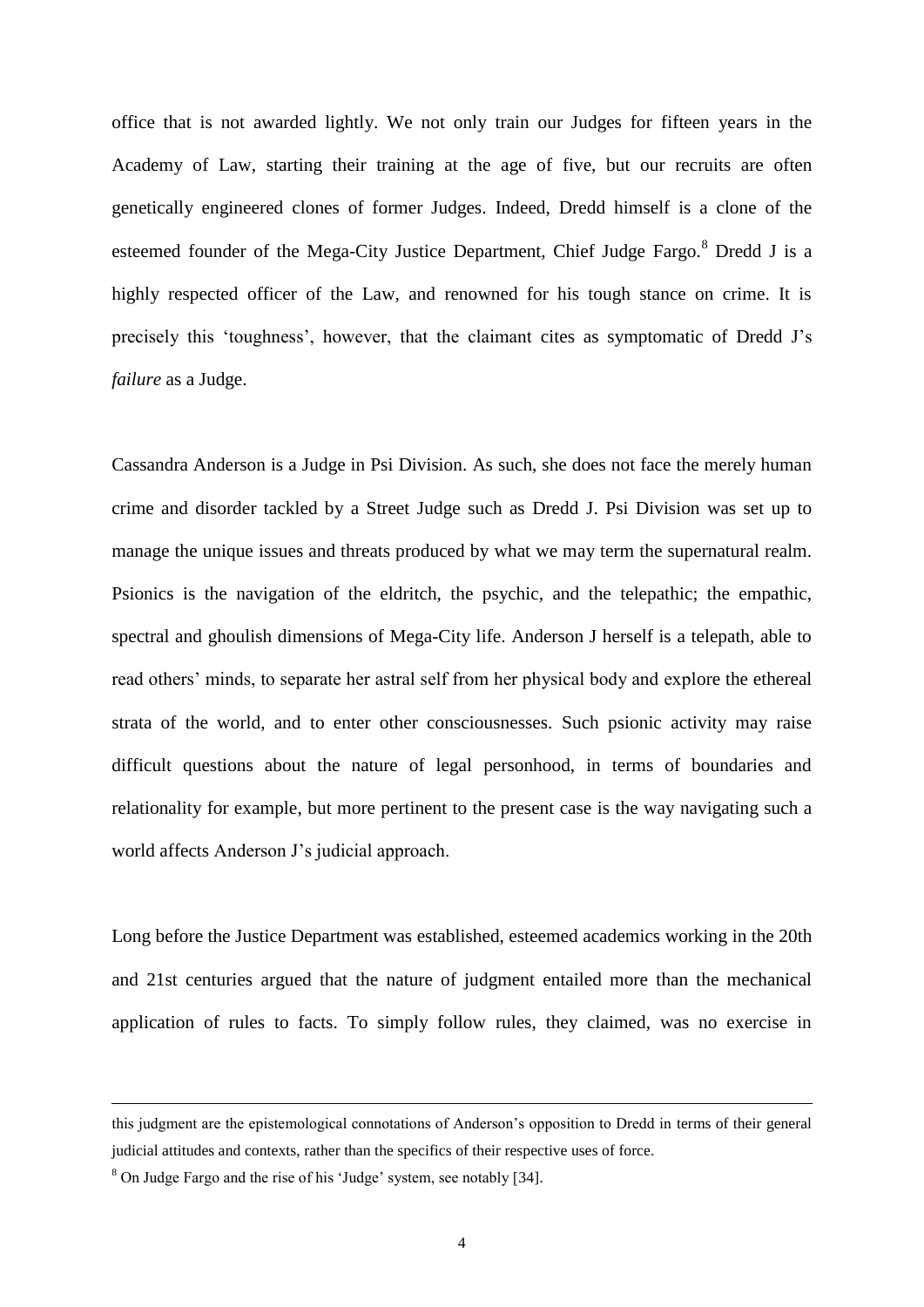judgment at all.<sup>9</sup> Having reflected on this notion in my consideration of this case. I agree that as I sit here today rendering my decision, I do not blindly apply empty technicalities, but am pronouncing a *judgment* from a place of institutional authority. Indeed, one could say that the written texts upon which I base this judgment must be suspended at the present moment so that *my* judgment can issue forth.<sup>10</sup> Judgment is fluid, it is complex—it is not just 'following rules'. Anderson J's claim against Dredd J is precisely that he does not judge properly in this sense. He follows rules, he mechanically applies the law to the facts without consideration or reflection—without judgment.

Anderson J's skills are vital in Psi Division, but they also have great benefits to Judges in Street Division, for example during interviews and in tracking suspects. Indeed, Anderson

<sup>&</sup>lt;sup>9</sup> Desmond Manderson expresses this point clearly, and in its deep cultural contexts, in his extended analysis of Sendak's classic children's story, *Where the Wild Things Are* [21]. Manderson claims that Sendak's story is steeped in the myths of the West, re-telling the civilisation processes of human history in the tale of a child's encounter with rules and judgment, with law. In the place where the wild things are, the protagonist Max recreates his mother's rule when he orders the wild things to cease their rumpus—but not her judgment. In place of the self-centred desire to keep everything ordered and the same, Max comes to understand the recognition of otherness, difference and ethical subjectivity necessary for responsible judgments, a movement Manderson styles as one from hunger to love: from the desire to consume the world and turn it into self, to respecting that which is different from the self. To be responsible is to recognise difference, to engage with the particularities of a situation, not simply to obey or reduce to sameness. As he explains: 'A rule can never capture the complex process of judgment… To be responsible is precisely to respond to the particularities of a situation, and to make a choice in relation to it. Merely to apply in rote fashion the words of a rule is no exercise of responsibility at all, because it involves no decision at all; it is, in fact, to claim that one's hands are tied. No one would ask a machine or the wind to act responsibly.' [21: 123]. See also [2: 961].

 $10$  Manderson also notes this point, recalling Derrida's observation that interpretation and judgment must always be retrospective and in some sense 'unmandated by the past' [21: 107]. As Derrida expresses it: 'To be just, the decision of a judge, for example, must not only follow a rule of law or a general law but must also assume it, approve it, confirm its value, by a reinstituting act of interpretation, as if ultimately nothing previously existed of the law, as if the judge himself invented the law in every case.' [2: 961]. This 'originary' element inheres in each judicial decision; every judgment is caught between following the past and creating out of nothing [2: 962- 963]. In the process of decision, the previous statements of law are put in a state of suspense in order that 'justice' can take place in the present case, rather than merely the 'mechanical' application of pre-existing rules.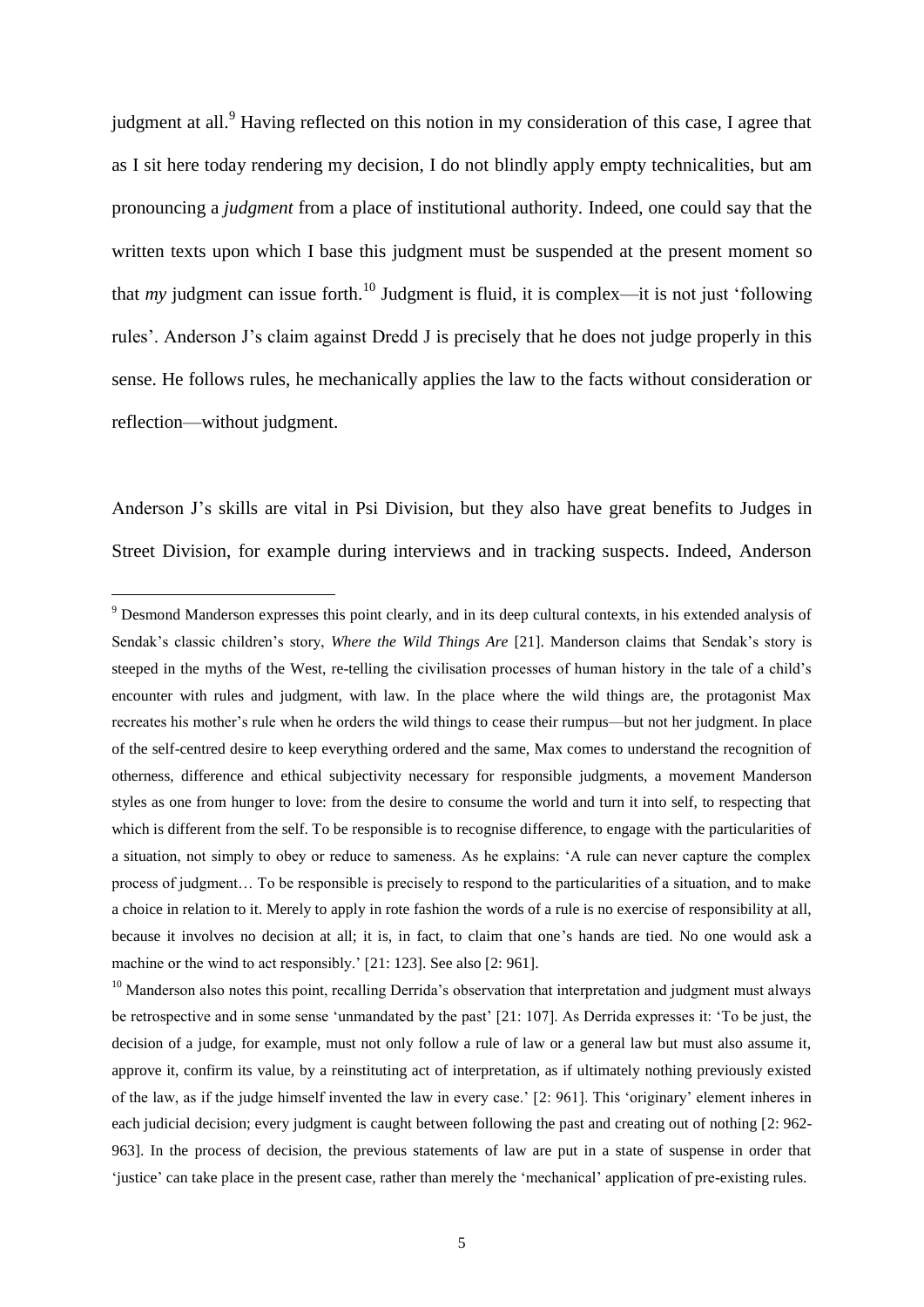and Dredd JJ have worked together successfully on a number of occasions. It is during these collaborative cases that Anderson J claims to most clearly see Dredd J's deficiencies as a Judge. In the case of *Satan*  $[2117]$ ,<sup>11</sup> for example, Dredd and Anderson JJ faced a creature claiming to be the Devil. During their interaction with the evil creature, Anderson J claims that Dredd J's desire to apprehend and sentence the brute was unhelpful. As the case report shows, it resulted in Dredd J being encased in ice by the creature. In more poetic terms, Anderson J claims Dredd J was literally frozen solid by evil. Anderson J's more open and responsive attitude, however, enabled her to engage in a dialogue with the demon and thereby trick him into admitting responsibility for his own evil, an admission that sent the creature mad and destroyed him. To give another example: an early alien encounter in the case of Contact [2111]<sup>12</sup> involved a similar 'hard line' attitude from Dredd J that nearly started an interstellar war. But the case report shows that Anderson J's responsive dialogue with these 'others' from a distant world enabled a peaceful trade agreement to be set up instead.

In a statement submitted by Anderson J on her general attitude and openness to the complex life of Mega-City One, she notes the following:

It isn't easy being a psi. / Every waking hour, your mind picking up everything the psi-band throws at you... black blasts of hate—barbs of poison greed screams of distant suicides— / And always in the background, the pained static generated by the desperate, hopeless dreams of 400 million unhappy people. / To save your own mind, you have to blank out every now and again.<sup>13</sup>

 $11$  See the 'Satan' storyline in [11].

 $12$  See the 'Contact' storyline in [31].

 $13$  'Helios Part 2' in [10].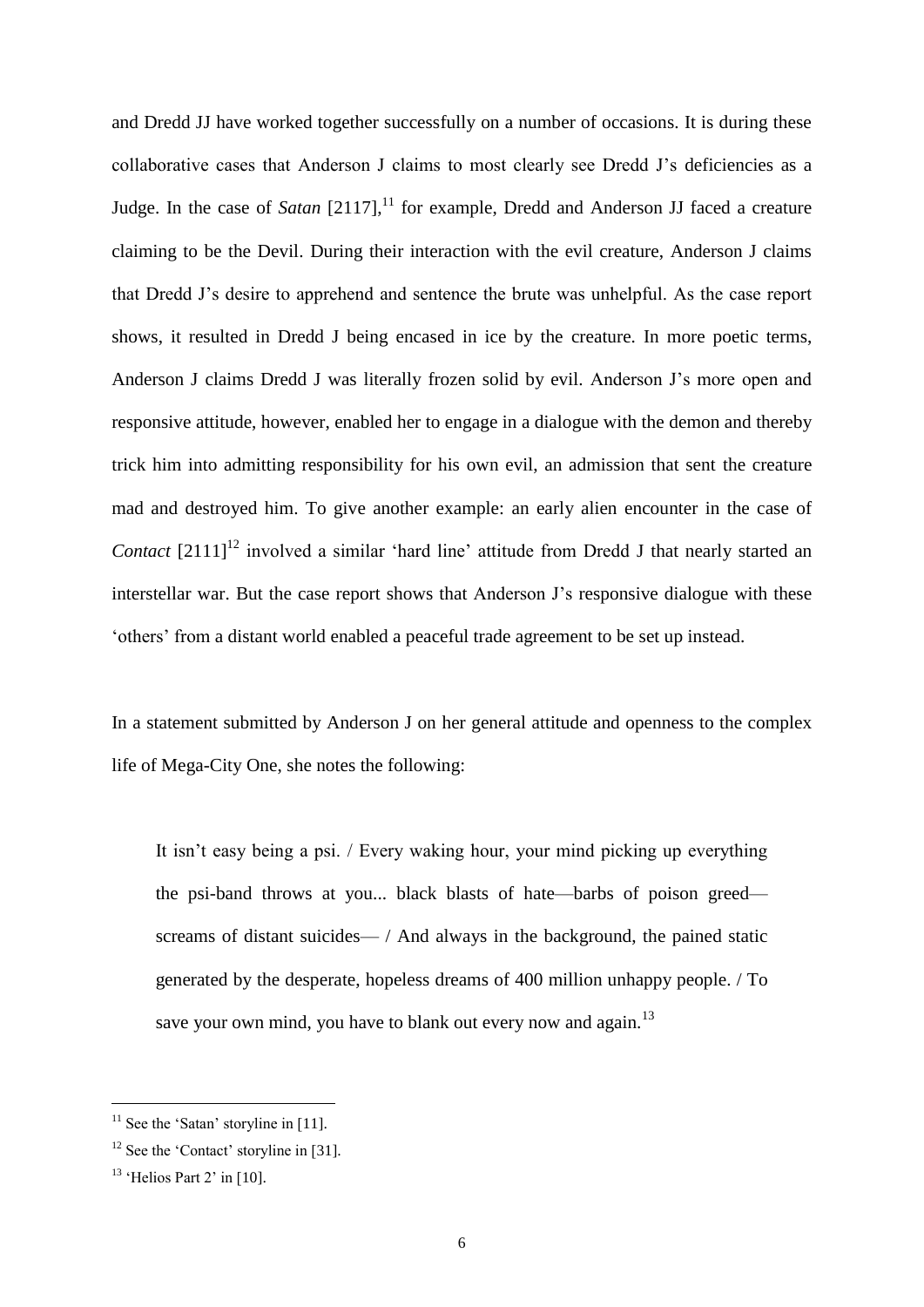Whilst Anderson J admits to 'blanking out' on occasion for her own mental health, she claims that Dredd J always already blanks out the fluid complexities of the human world to which he seeks to apply the law. What this argument rests upon, however, is the assumption that our law is itself unable to capture life in its full complexity insofar as it is relevant to justice. In response to Anderson J's claims, Dredd J asserts that it is precisely because life is complex that we need to apply the law rigidly: 'Yeah... it's a mixed up world', he says. 'That's why you've got laws... obey them.<sup>14</sup> As a Judge myself, this is a sentiment I have a great deal of sympathy with, despite Anderson J's erudite submissions that we need to engage with this fluidity more openly. Law, and the judgments we make based upon it, must be certain and binding if they are to bring justice and order to society.

There is another dimension to Dredd J's lack of reflectivity that Anderson J raises, and it is an issue that is of deep significance to my own judicial practice, as I'm sure it is for my colleagues in the Grand Hall of Justice. This is one of textual interpretation. In presenting her case, Anderson J seems keen to return to insights from an era before that of the Justice Department. Her counsel notes in particular the philosophy of a 19th century man called Friedrich Nietzsche and the application of his beliefs to the practice of interpreting legal texts.<sup>15</sup> It is commonly assumed in judicial circles that we can find the answer in any particular case, through the earnest interpretation and application of law. Dredd J, like myself, is no exception to this belief. But Anderson J's case questions this assumption: interpreting to the point of summary judgment, she claims, closes down and destroys the potential meaning of a text. To come to 'the answer', she says, involves a deep conceptual and interpretive violence. If, as jurists, we respect the written word (and I believe we do), we

<sup>&</sup>lt;sup>14</sup> Statement made by Judge Dredd in [31].

 $15$  See [8]; see also note 16, below.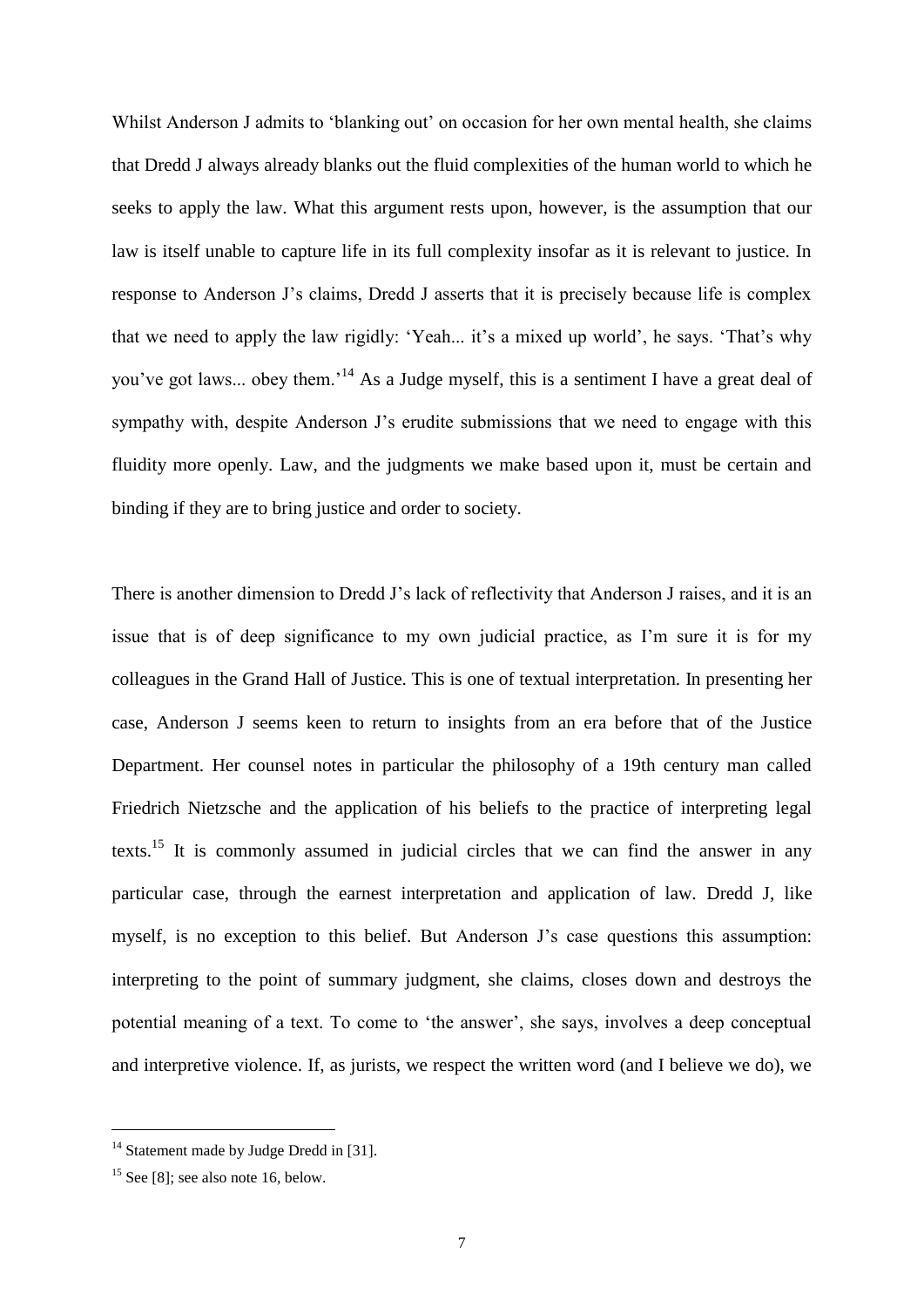should read slower. Anderson J's argument implies that a greater degree of reflection is needed to access and understand the meanings available in a legal text—be they literal (the favourite of lawyers, she says), symbolic, metaphoric, historical, imagistic, or otherwise.<sup>16</sup>

Perhaps Anderson J's recourse to *historical* analyses is appropriate here, because the practice of Judges today is far removed from the judicial practice typical of a 20th or 21st century legal system. In Mega-City One, Judges pass sentence instantly<sup>17</sup> on the street—a measure calculated to tackle the dramatic rise in crime in our high-density urban society. The Mega-City itself has become the court, and the space for reflection has been necessarily reduced to enable a swifter justice better able to tackle the high crime rate. As I admitted earlier, this space of judgment in which I speak suspends existing texts: this is not a space of reflection, but of application. Reflection comes *before* judgment; as I judge, I do not open up meaning, but close it down—I am (I hope) coming to a point, to an ending, to a decision.<sup>18</sup> Once I have

<u>.</u>

<sup>&</sup>lt;sup>16</sup> Peter Goodrich is the 21st century scholar who applies Nietzsche's work to legal texts in this way [see 8]. Highlighting Nietzsche's love of the text as a philologist, Goodrich argues that he disliked the tendency of jurists to read for the purposes of closing down and reducing meaning—of coming to 'the interpretation' rather than opening up and expanding the rich potential of a text. Steeped in their dusty tomes in the library, not out engaging with the world, Nietzsche held the textually-constituted world of the lawyer in little regard. Indeed, the fact legal texts constitute a world increases the importance that they should be read properly—slower, in more detail, with more attention to language and possibility. But this goes against the practical necessities of legality: 'Jurists tend to flee from indexicality or simple multiplicity of the text. They tend to take the short route, the rapid interpretation, ... the literal reading. But it is hardly a reading at all ... There are literal meanings, to be sure, but they are several and then one has to add the symbolic and the imagistic, the poetic, the cryptic, the chronic, and the chronological.' [8: 197]. Any 'final' reading, such as that required by a legal judgment, is necessarily limited—it excludes, denies, overlooks, ignores or represses all other possible readings.

 $17$  Dredd's 'instant justice' on one level does away with justice itself, at least any justice that is predicated upon notions of due process. In Dredd's world, there is no due process as detective, jury, and sentencing judge are rolled into a single being [15: 927]. This compression of justice into a single instant can be seen as a regression of law to its primitive, foundational form [15: 932-933]. Here again we encounter the irony of undertaking a judicial reflection on the issues put forward by Anderson within the fictional world of Dredd (see note 4).

 $18$  In meaningful opposition to Goodrich, Derrida notes that, despite the ability to potentially engage with texts and judicial decisions without end, a decision must be made with 'urgency and precipitation'. Such a point of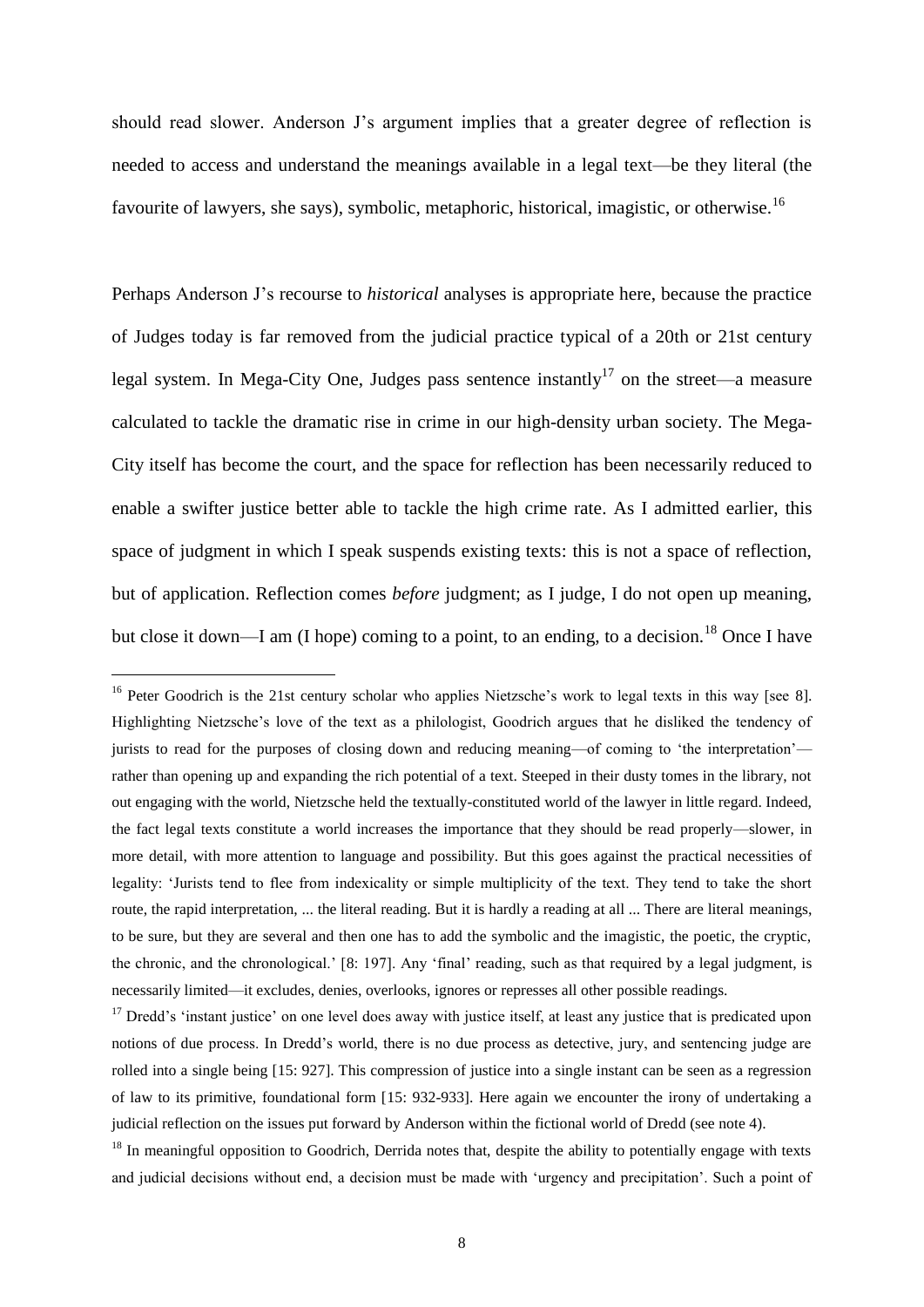spoken, the matter will be decided, meaning will be sealed. In expanding the court to encompass the whole Mega-City, there is nowhere left for pre-judicial reflection to take place, she claims. Indeed, the fact I am explaining and discussing my judgment here is quite out of line with the standard practice of Mega-City judging<sup>19</sup> that has done away with such obstacles to swift and certain justice. But what Anderson J's quite radical claim suggests is that this activity, even if it is prefaced with a reflective discussion of law, is in itself violent or goes *against* the pursuit of justice.

Thus, Anderson J claims Dredd J is unreflective, and thereby a 'bad' judge. Truly ethical judgment, she claims, should be open and responsive, and avoid closing down meaning. But this poses a deep problem for the judicial process: if we should not close down meaning, how can we ever reach a judgment?<sup>20</sup> Anderson J's evidence suggests that she herself, despite her necessarily practical orientation on the streets of Mega-City One, retains a core of ineffable ambiguity in her judicial attitude: 'Who knows?', she says. 'Only thing I've learned in 20 years of psionics is—keep your options open.<sup>21</sup> I find this line of argument deeply problematic for both the exercise of the judicial office and the practical pursuit of justice;

decision is thus always incomplete and thus not the consequence of previous knowledge—it is a creation, and 'always marks the interruption of the juridico- or ethico- or politico-cognitive deliberation that precedes it, that must precede it' [2: 967]. And in the high action world of Dredd's street patrols, he 'is not a thinking cop but an actor. Action defines and motivates his character as the primary, defining, and only characteristic' [15: 927]. The 'instant justice' of Mega-City One does away with thinking and leaves only action; it omits the preamble of deliberation and moves the judicial process toward a system of mechanistic application of rules rather than judgment. And herein lies much of the satirical work of the series: the right wing, hard-line policies that Dredd parodies are seen to be a shift away from true justice, towards a non-reflective system of the meaningless and automatic application of rules.

<u>.</u>

<sup>&</sup>lt;sup>19</sup> Again, see note 4, above.

<sup>20</sup> Hence Derrida's assertion that we *must* make a decision (see note 18, above).

<sup>&</sup>lt;sup>21</sup> 'Beyond the Void Part One' in [10].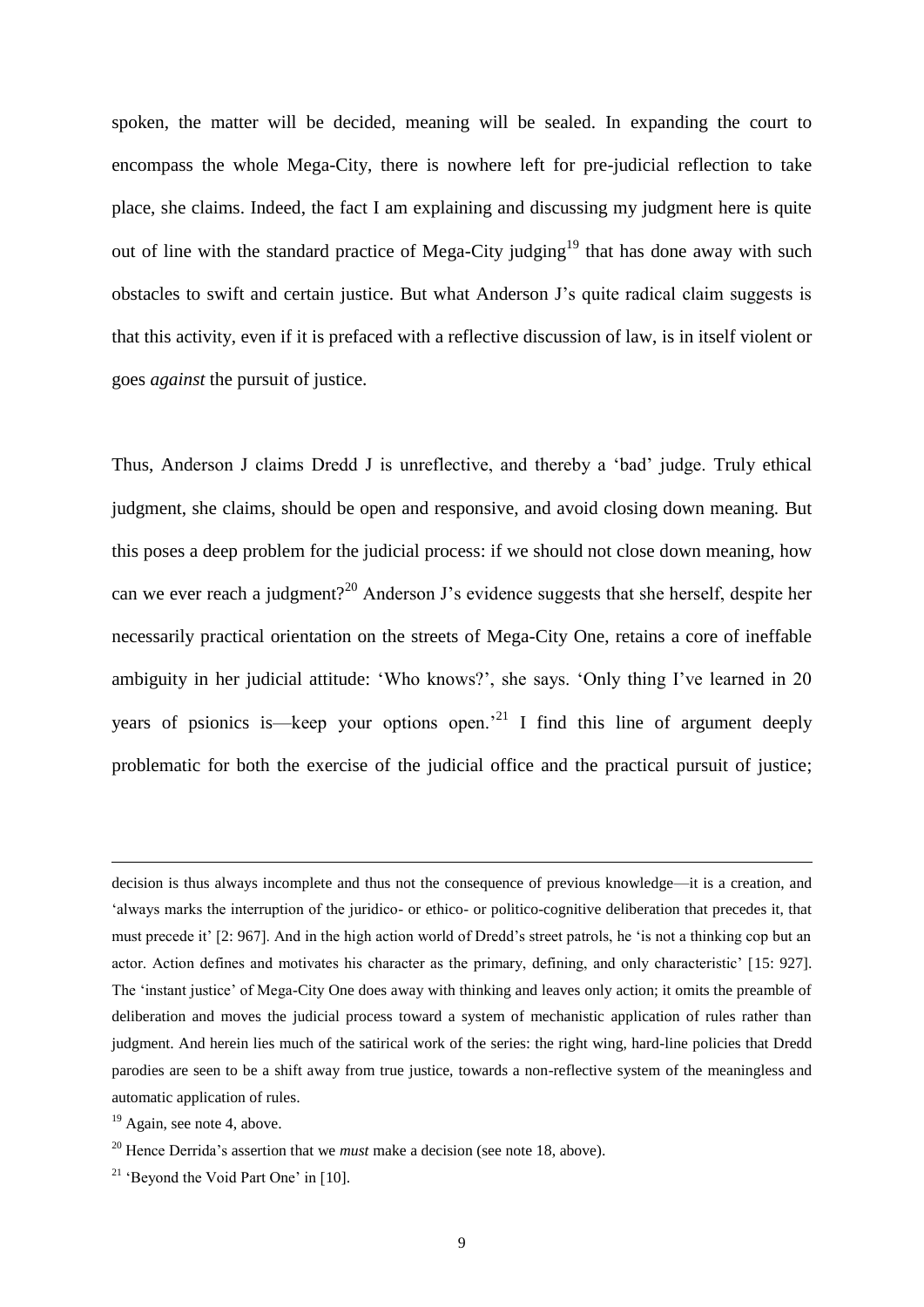endless reflection and deliberation is no way to maintain order—Judges must *act*. I am thus inclined to reject Anderson's first claim.<sup>22</sup>

#### **Claim Number Two: Dredd J is Inhuman**

 $\overline{a}$ 

Anderson J's second claim against Dredd J is that he is inhuman. Putting aside the more philosophical question of what a human is, it appears Anderson J's claim is based upon those characteristics of meaningful life that are associated with humanity rather than a deeper questioning of human selfhood.<sup>23</sup> In some respects, aspects of Anderson J's 'inhuman' argument can be seen in the above discussion on the reflective nature of judging. In failing to adequately consider and reflect, and thereby 'judge' meaningfully, Anderson J claims, Dredd J overlooks the meaningful human dimensions of the lives he regulates and against which he enforces the law. Visual evidence has been submitted on this point (Figures 1, 2 and 3).

 $22$  Here we see perhaps the first glimpse of the inclination of the Judge in this case to refuse to truly see or hear the epistemological arguments made by Anderson, highlighted by the rather abrupt manner in which he dismisses her claims. Although there appears to be real consideration of her arguments, the Judge is still hampered and biased by the judicial position and capacity, and thus works at all points to preserve the power and authority of the judicial system. This becomes abundantly clear in the final stages of the judgment, even against the cosmic and supernatural abyss Anderson brings to light.

<sup>&</sup>lt;sup>23</sup> Selfhood and personhood are very large topics, and not engaged with in this paper. For an extended analysis of personhood in law, including the tensions between the formal legal concept and the complexity of philosophical, metaphysical and religious perspectives, see for instance [26]. In a comics context, issues of selfhood and posthumanism in *The Ghost in the Shell* are examined in [3], and the personhood of zombies is considered via *The Walking Dead* in [30].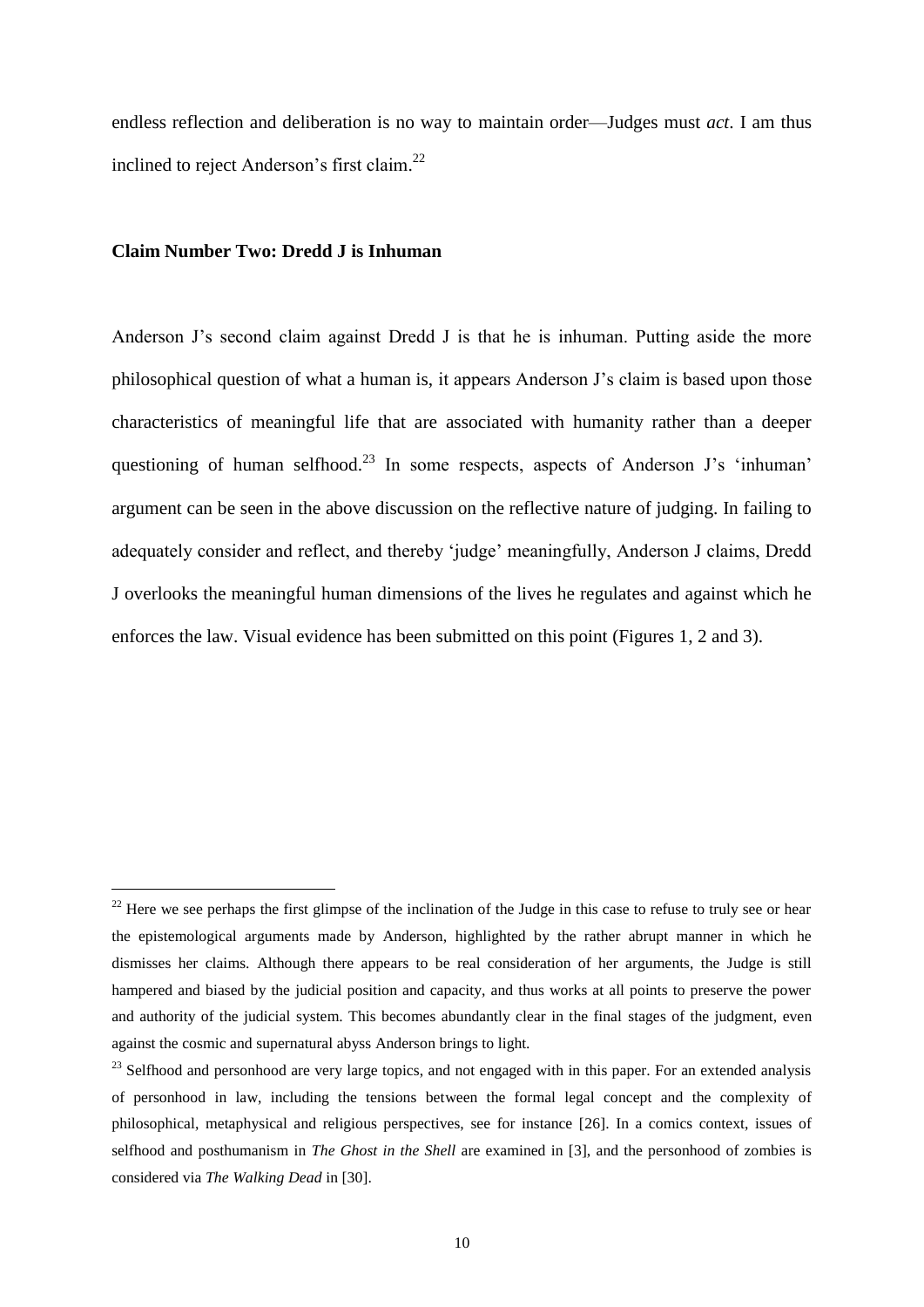

Figure 1: Comparative humanity between Dredd and Anderson  $JJ^{24}$ 

Dredd J appears in Figure 1, as he always does, encased in the helmet of his office. He presents an official, institutional face. Anderson J, meanwhile, displays her human face. An insignificant detail, the person on the Hell's Junction Sky-Rail might say.<sup>25</sup> But the face a Judge presents is important, displaying precisely their relationship with the citizens they encounter.<sup>26</sup> Dredd J believes that his helmet is a vital part of his uniform, communicating

 $24$  From [32].

<sup>&</sup>lt;sup>25</sup> A thinly veiled allusion to the 'man on the Clapham omnibus'—the traditional hypothetical 'reasonable man' of English law—transposed to a Mega-City context (the Sky-Rail is the main public transport system in Mega-City One).

<sup>&</sup>lt;sup>26</sup> The police officer's uniform, for example, has been argued to operate in a way akin to a 'Rorschach' ink blot. Rorschach blots do not necessarily hold any meaning in themselves, but work by inspiring fantasy and projection in their observers that enables analysts a glimpse into their psychological processes. Police uniforms similarly can be said to inspire fantasy and projection in the people encountered by officers, enabling such state agents to operate with authority and coercion without needing to always resort to persuasive conversational and other tactics (see [27]). In many ways, the judicial image, particularly as expressed in formal portraiture—an artistic medium that is intricately tied in with the formation of the identity of the modern subject—represents not simply the individual judge, but the identity of the institution to which they belong: 'Judicial portraits are also state portraits' [24: 95], and employ 'an aesthetics that negates individuality' [24: 96]. The judicial costume can thus be seen as displaying the enduring, sovereign authority of the judicial office, rather than just the mortal body of the individual wearer, arguably in a manner akin to the 'two bodies' of Kantorowicz's sovereign: see [25: 300].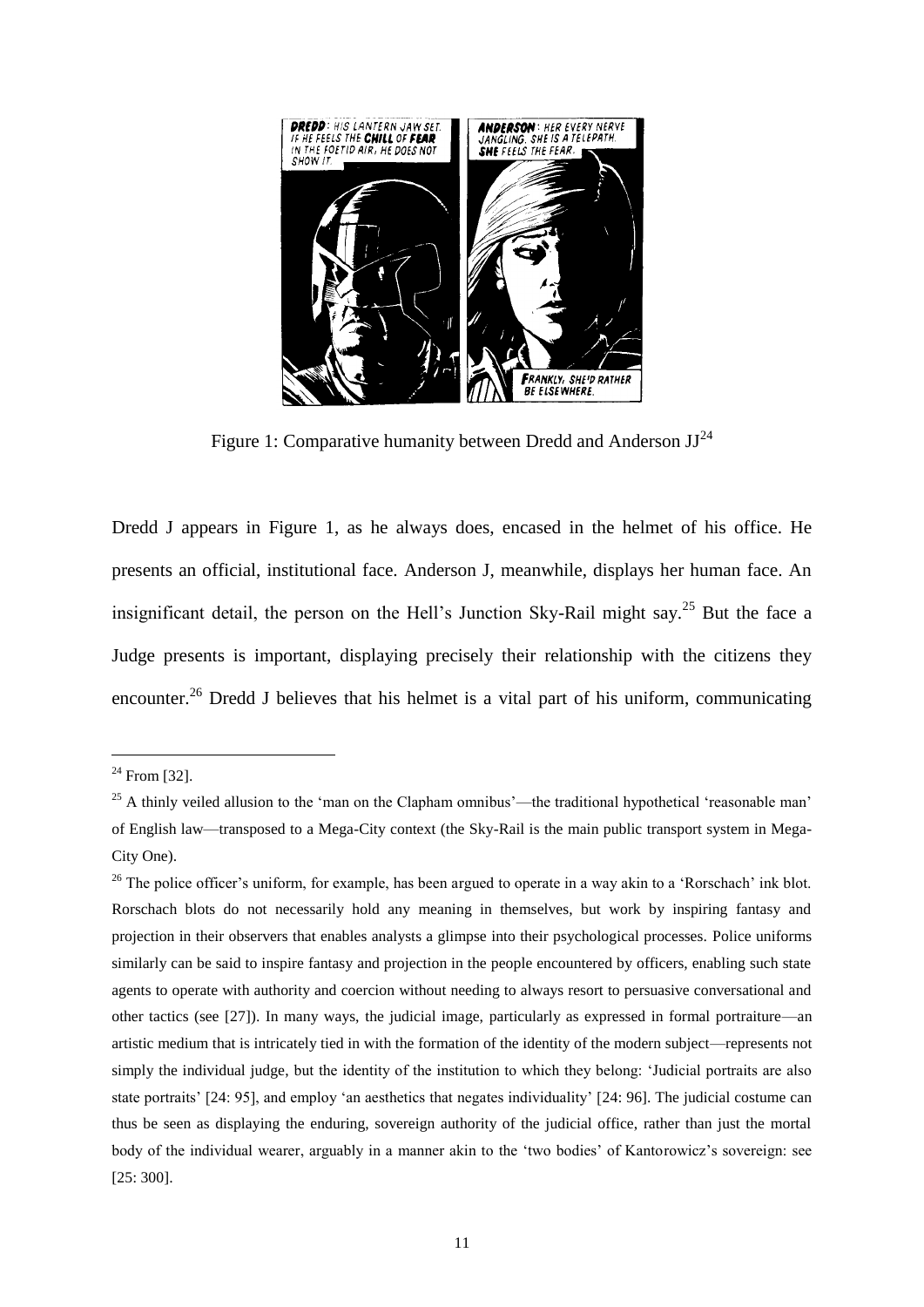and ensuring his authority as a Street Judge on the front line between civilised order and the criminal underworld. But Anderson J's claim is that Dredd J's institutional face is problematically dehumanised, and that this is linked with the nature of his judgments and, indeed, the very office of the Judge.

In support of her case, Anderson J has submitted into evidence quite an intimate statement as to her own relationship with her judicial 'costume'. Given the overtly visual nature of any uniform, she has done this quite appropriately in a graphic format (see Figure 2).



Figure 2: Uniform statement from Anderson  $J^{27}$ 

For clarity, here is the text<sup>28</sup> from Anderson J's statement:

 $27$  From [11].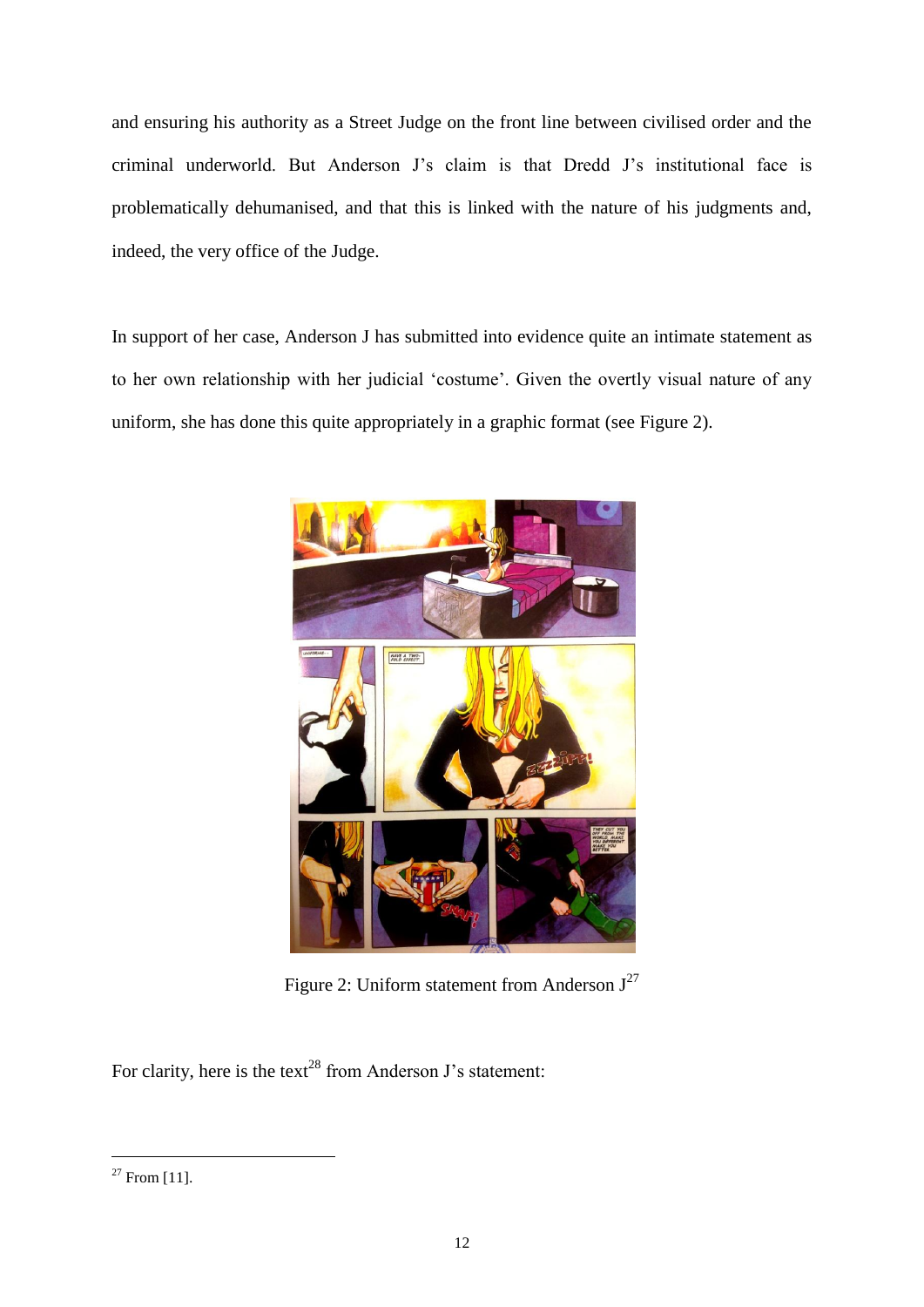Uniforms— / have a two-fold effect. / They cut you off from the world, make you *different*. Make you *better*. / And they lock you in a cage, stunt you. Because people can only ever see the uniform, never who's *behind* it.

This insightful reflection from Anderson J exposes many of the important functions of the judicial costume in Mega-City One, and no doubt across the many judicial institutions that have graced the surface of our planet throughout history. Communicating Anderson J's claim against Dredd J involves unpacking the uniform in more detail.

The first thing to note is Anderson J's female embodiment. Although she has become a wellrespected operative in Psi Division, Anderson's judicial career has been overshadowed by a continuous and repetitive objectification of her physical form—an objectification that male judges, such as Dredd, have not encountered to the same degree. It may be the fault of the Justice Department that Anderson's uniforms have been designed in such a way as to accentuate her feminine sexual characteristics, but this does not excuse the rampant ogling of her body that seems to have followed her advancement through the judicial ranks. Even when injured or in great peril, Anderson J was often treated by those who encountered her as an object of male desire, before being a living, suffering human. It is unfair to generalise, and

 $28$  The 'plain texts' of law are often taken to be clearer and more certain in their meaning than the uncertainty of images that have more fluid interpretations available. (Note [7], which traces the history of the repression of visuality within the legal institution.) But both text and image require interpretation, and both have a degree of ambiguity and uncertainty in what they mean. Although it is the general position in law that the text is primary, with images at best an elaboration upon and assisting the communication of the text, Peter Goodrich argues that images are integral to the operation of legal texts (see [9]). Note also the broader debate over the distinction between text and images that feeds into longstanding ideological and cultural debates (see [22]).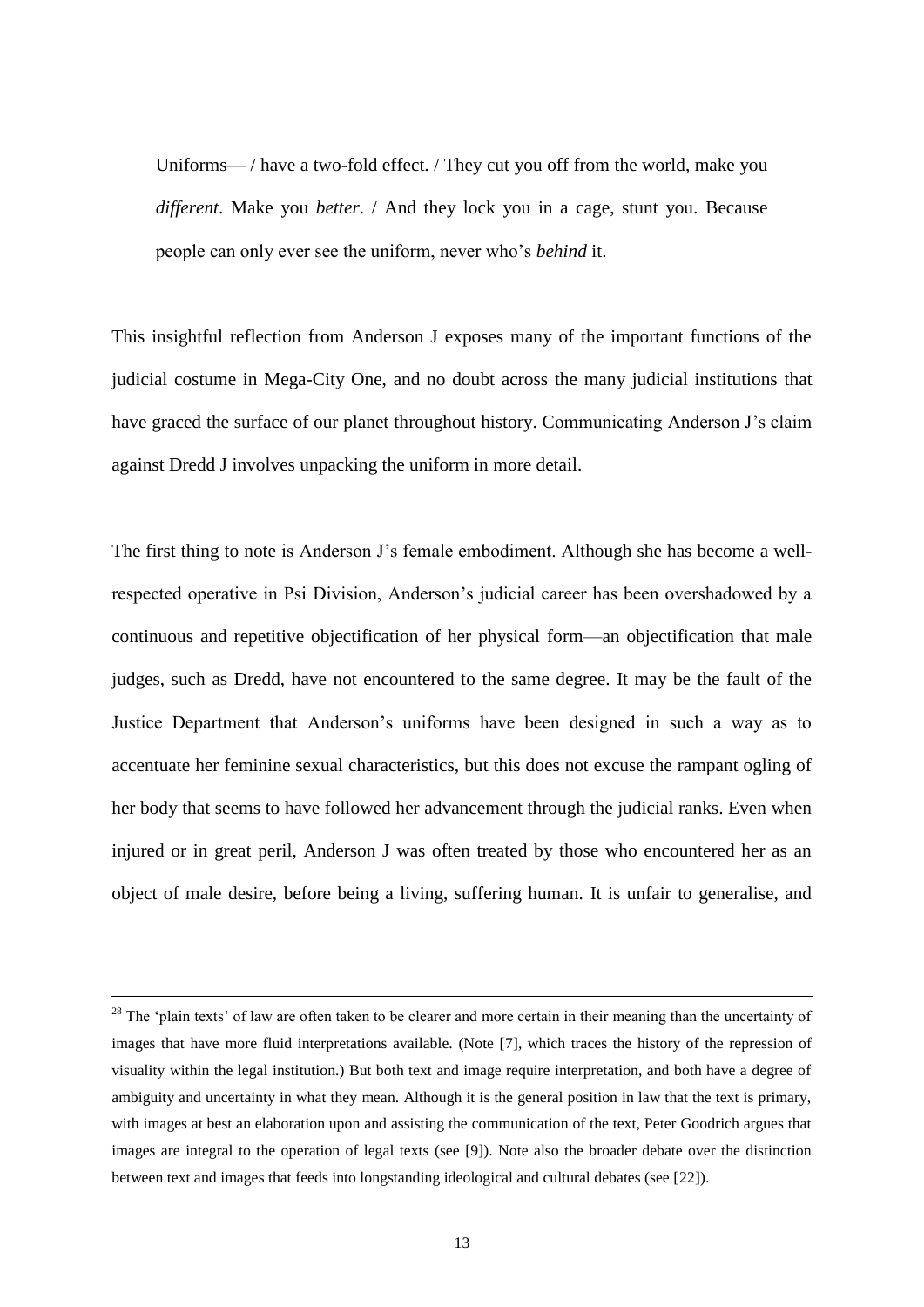not all encounters with Anderson J are as inappropriately sexualised as others.<sup>29</sup> But it is too common to ignore; moreover, beyond concerns of inequality such sexualisation raise, Anderson J points out that it foregrounds her embodiment. The Judge's body is one that is covered up in the robes and armour of the judicial office; a Judge should not be seen as mere human, but as an agent of law and order. Anderson's embodiment, highlighted in many instances through her sexual objectification, exposes as it undermines such functions of the judicial uniform. In Figure 3, for example, Anderson's judicial nakedness highlights the existence of both the uniform and the body that wears it, undoing the institutional mask of the judge and exposing the limited, human nature of judgment.<sup>30</sup>

<sup>&</sup>lt;sup>29</sup> To a large extent, the visual sexualisation of Anderson's female embodiment varied with the artist depicting her. Some have treated Anderson in a much more sexual manner, such as Brett Ewins who seemed obsessed with the curve of her buttocks at every opportunity, to the point where her physical positioning to gain the 'best view' of said derriere took precedence over depiction of her fight for survival and the embodied pain of suffering physical injury (see, for example, 'Four Dark Judges' and 'The Possessed' in [10]). Others, meanwhile, presented a much more sophisticated and realistic Andersonian figure that depicted her as a living character within the diegesis, rather than an embodied object of desire to be displayed. See, for example, Arthur Ranson's work in 'Triad' in [10].

<sup>&</sup>lt;sup>30</sup> The removal of the uniform and the appearance of the naked judicial body—the stripping away of the visual institution of law that covers the body, that works to negate individual difference in favour of sovereign uniform (see note 26 above)—is a radical challenge to the authority and objectivity of the sombre pronouncements of law. As Les Moran phrases it, the tradition of common law judicial portraiture literally 'puts the sitter's sexuality out of the frame' [24: 97]—sexuality and the sexual body are no part of conscious law-making, and this institutional repression follows through to the tradition of public portraiture that also refuses to depict it. However, this absence is not a simple disappearance of the sexual body, 'but a key dimension of its mode of public appearance and operation' [24: 94]. The de-sexualised appearance of the judge can be argued to actually depict a sexuality that falls in line with the values and virtues of the institution being depicted, thus making their sexuality seemingly invisible [24: 97-98]. But exposing the sexual body of the judge discards the institutional trappings of the judicial image, making the sovereign body invisible in favour of the individual body. It brings to the foreground the process of clothing, covering, and masking that the judicial costume employs in its institution of the judge. The sexuality of the judicial body is no longer a hidden presence within the institution, but an overt one that challenges and ruptures the institutional image.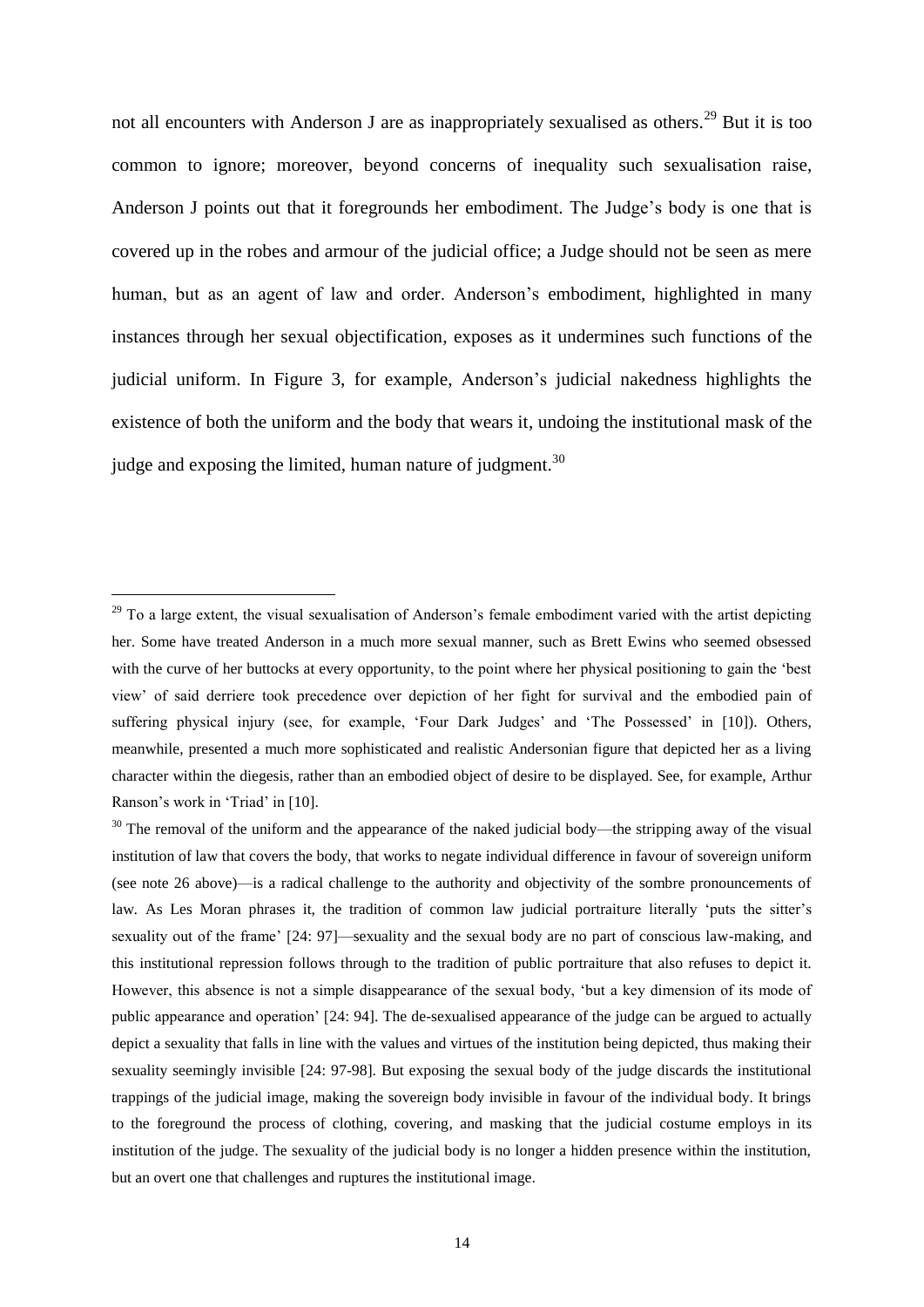

Figure 3: The judicial embodiment of Anderson J

Indeed, moving to the substance of Anderson J's claim, her assertion is that Dredd J's mask obscures his humanity. As a costumed judge, he is no longer human, and thus too distant from and no longer fit to pass judgment over humans. Indeed, Anderson J even makes comparisons between Dredd J and Judge Death, that evil judicial creature from a parallel universe where all life has been judged as criminal and is actively destroyed.<sup>31</sup> The lifedenying nature of Dredd J's mask connects with Anderson's first claim, that Dredd J is not reflective and thus insufficiently engages with and fails to understand the life to which he applies the law. In many ways, Dredd J's actual mask can be seen as a metaphor for the more general 'blanking out' of life of which Anderson J accuses him. Street Division does not require Dredd J to deal in emotions and fluid human experience to the same degree as

 $31$  See note 35, below.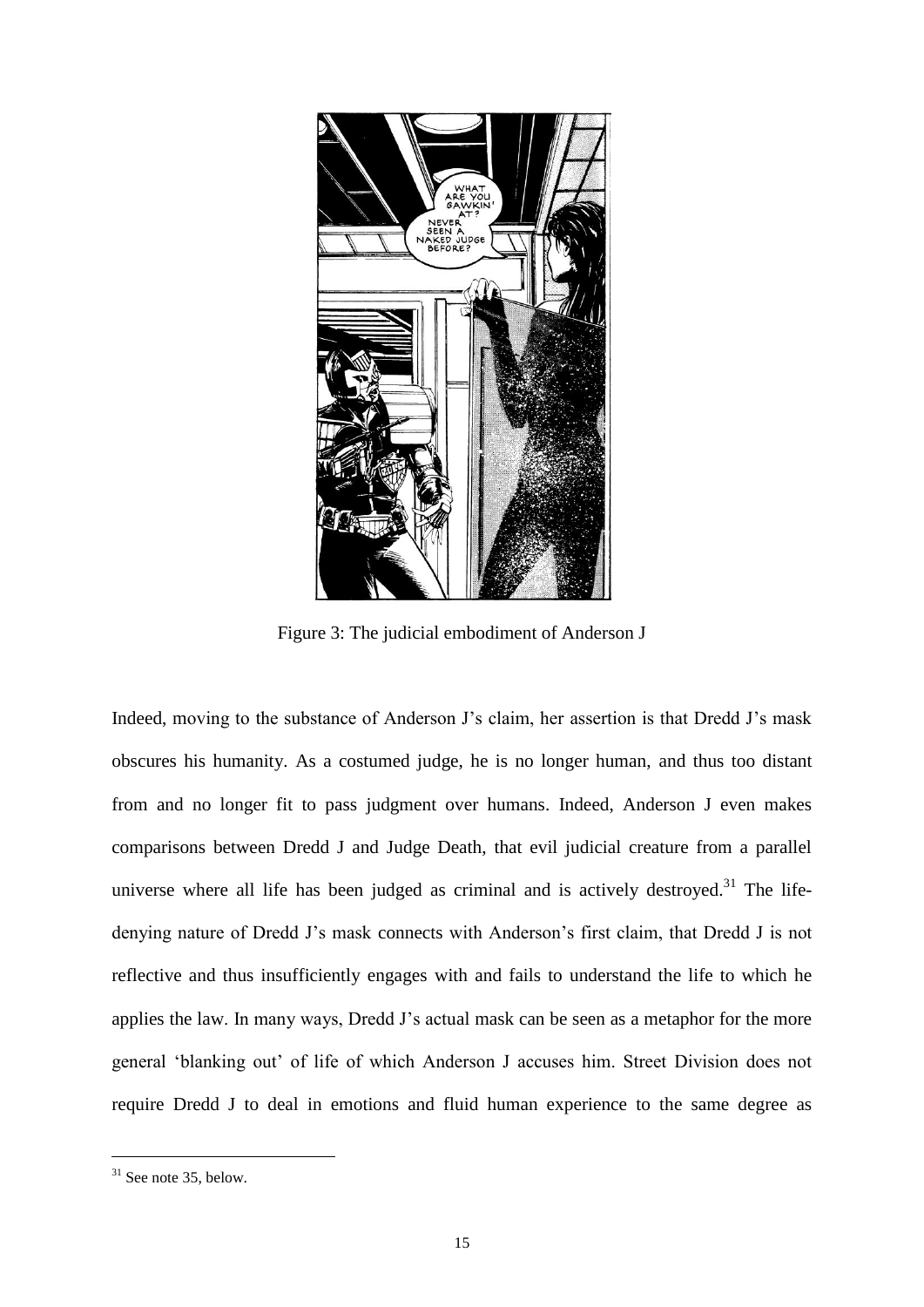Anderson J's Psi Division caseload. From her vantage point as an embodied psychic, Anderson J can see the division set up by Dredd J's unfaltering adherence to the institutional mask, a division that she submits the Justice Department is guilty of as a whole in its institution of life-denying forms.

Turning again to the 20th century academic authorities Anderson J's counsel seems so fond of, the legal subject has been suggested as being inherently separated or divided *from themselves* by the judicial institution. The argument runs thus. As I render judgment, I give an official guarantee to the meanings of words, legitimising certain interpretations whilst delegitimising others. The legal subject is thereby bound to the institution as a guarantor of truth, and at the same time separated from the illegitimate meanings that are no longer available to them. The very nature of the legal subject thus involves the experience of a limit, of the subject's separation from aspects of themselves that are judged as 'taboo'. But Anderson J's point goes further, arguing not just that the very existence of the Justice Department is itself alienating, but that this alienation involves a dehumanisation. Anderson J's point is that, like the judicial costume, passing judgment involves the dehumanisation of the subject, just as it involves the closing down of meaning that we saw in the first claim.<sup>32</sup>

<u>.</u>

 $32$  In Legendre's psychoanalytic jurisprudence, the institution of law—in particular as an institution of text divides the subject from themselves. The law addresses its subjects via a sacred discourse, 'a discourse that is undisclosed, of what is, for the subject himself, inaccessible' [17: 183]: the subject is divided from the taboo and illegitimate, a division that the legal institution constitutes and that the subject integrates into him or herself as a lack. '[T]he subject is not everything' [183], there are dimensions of the self (and the world) beyond the instituted text, but which we are divided from as we enter into language, and into the institutional order of language. As legal subjects, as beings constituted in law, we are alienated from ourselves (see [17]). Anderson's argument is that this alienation is a dehumanisation: we are separated from our living humanity, from the fluidity and excesses of life that cannot be captured in rational and textual legal discourse—the mask of the legal subject, of the legal actor, does not show the 'living face' of the human. See also [16], in which Legendre explores similar divisions on a more epistemological level, whereby law becomes something inscribed upon a 'screen' that separates and protects us from the 'speechless void', from 'the fantastic beyond of institutions': 'To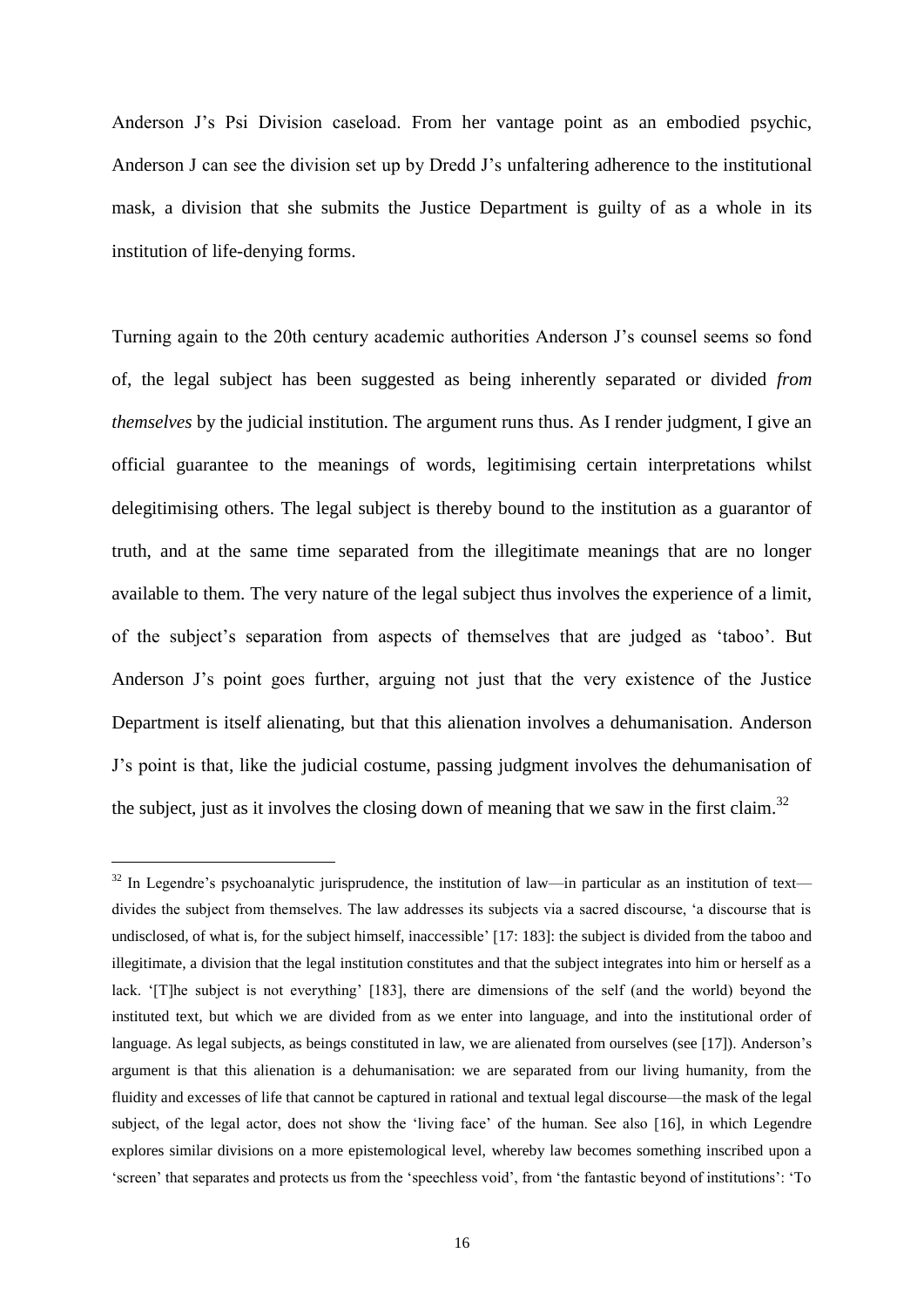This is quite a claim, and one that is difficult for me to hear in my position as a Judge in this very system. While representative of Anderson J's assertions that Dredd J is separated from his own humanity by his mask, and thus the humanity of the subjects he judges, it is a claim that also undermines the totality of legal regulation that the Justice Department aims to achieve in order to bring peace to Earth's Mega-Cities.<sup>33</sup> For if being a legal subject inherently means being separated from yourself as a human, how can law ever render a full and meaningful judgment? It would mean that any judgment I pass here today, or any other Judge at any other time, would be in some way incomplete *vis-à-vis* the living person over whom judgment is passed. Judgment would have limits, therefore would not deal in truths, and therefore could not be just.<sup>34</sup>

## **Claim Number Three: Dredd J is Horrific**

 $\overline{a}$ 

The final and most troubling claim that Anderson J makes relates again to the nature of judgment. I have alluded a handful times to the wider setting in which the Justice Department operates, with mentions of contact with alien races and the planetary context of Mega-City justice. But the existence of Psi Division and the nature of its work reveals an even broader context, and one that we normal Judges are not disposed to consider directly or in detail. Anderson J's case, however, has forced my mind to contemplate this broader context, much

establish [legal] foundations is to erect a screen to protect us from the void. Upon this screen are inscribed all the historical and mythological stories of the world' [16: 254].

 $33$  In 'Contact' (in [10]), the extent of this totalising dream is made overt when Dredd (at the behest of the Grand Hall of Justice) attempts to arrest the newly arrived interstellar travellers in order to commandeer their travel technology, and thereby 'open up the whole universe to Mega-City law' (see also text at note 12 above).

 $34$  Again we see the Judge in this case betraying institutional leanings (see note 22 above). These are considered most directly in the following section.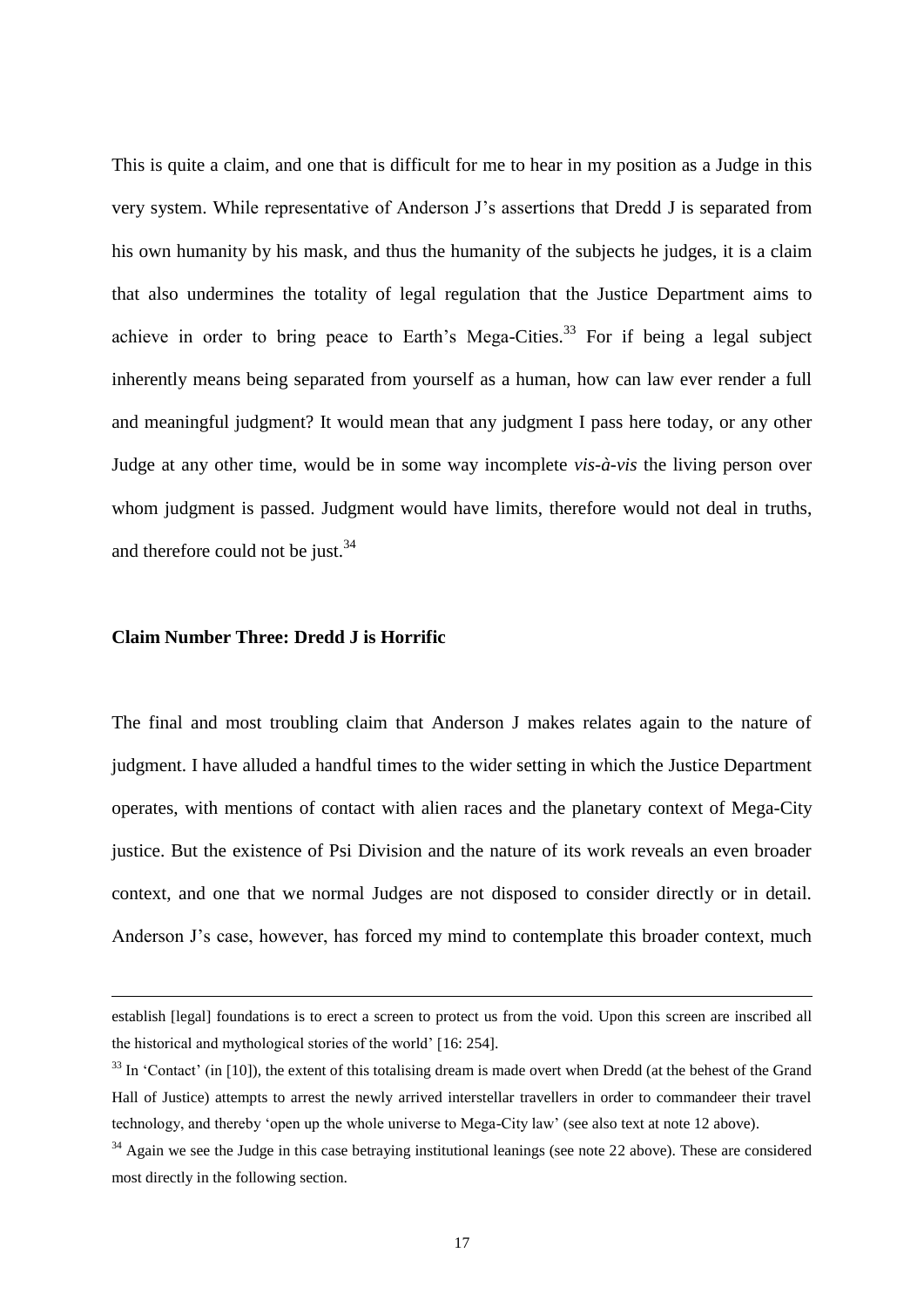to my own discomfort. This context is that of the unhuman, of the vast universe beyond our own world that causes us to pale, for all intents and purposes, into insignificance. The supernatural and pseudo-eternal forces that Anderson J tackles in both her official and personal capacities<sup>35</sup> highlight again the limited nature of Mega-City justice.

The Psi Division was set up to expand our justice into this realm, to protect the citizenry from psychic and supernatural attack and punish those who would bring about such harms. But it is clear from Anderson J's submissions that, even relative to the disorder that persists despite the Street Division work of Dredd J, this unhuman realm is not able to be fully controlled or reduced to legal administration.<sup>36</sup> It is, at best, managed and defended against. Anderson J submits that the summary judgments and sentences that Judges like Dredd enforce on the streets of Mega-City One are not suitable for dealing with the world beyond the waking surface of city life. As she navigates the unconscious realms of monsters, ghouls, demons, and other psychic forces, there is no legalistic solution she can put in place, only the defence of our ordered world from the chaotic universe beyond. We are eternally grateful for the tireless work of Anderson J and the other Judges in Psi Division, which protects us from evil

<sup>&</sup>lt;sup>35</sup> Judge Anderson has tackled a huge number of monstrous and supernatural enemies, from evil psychic humans, demons, and ghosts, to the Devil, aliens, and the infamous Judge Death (see, for example, [10]). Judge Death is worth highlighting, as he is something of an 'arch enemy', and represents the uncanny horror of the hard-line authoritarian law espoused by Dredd and the Mega-City One Justice Department. Judge Death comes from a parallel dimension where all life has been judged as guilty (without life there can be no crime, runs their logic). He is, in many ways, satire built upon satire—the literal destruction of life by law, critiquing the denial of the fluid, living dimensions of humanity in Dredd's tough, unemotional judicial stance.

<sup>&</sup>lt;sup>36</sup> Note that even 'normal' human crime is not fully amenable to bureaucratic administration. See in particular the phenomenological criminology of Jonathan Wender [36], who explores the existential dimensions of the reduction of crime 'on the streets' to the administrative categories of law and justice. In a comics context, Batman can be seen to navigate the epistemological edge of the rational order of justice [4, 5]. In many ways, the 'unconscious' order of ghouls and ghosts that Anderson works in is symbolic of the phenomenal life that remains excessive to the rational order of law, just as similar tropes found in genre horror represent the limits and transgression of the knowable world (note [29: 49-97]).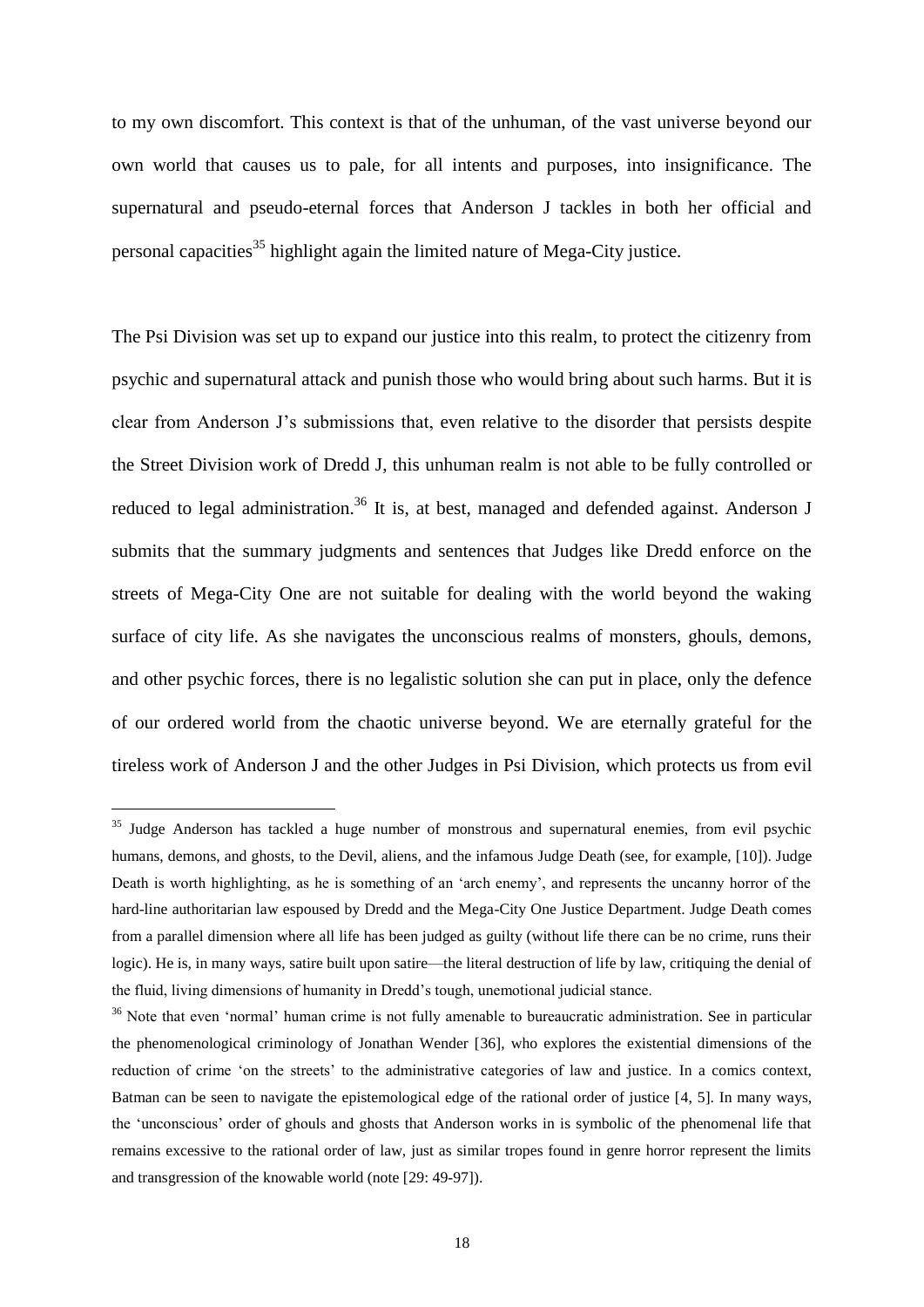creatures such as Judge Death.<sup>37</sup> More than this, though, Psi Division's work saves us from having to consider the implications of this disturbing 'beyond'.

But, as I have already intimated, I am forced by Anderson J's case to do just that. And the implications are indeed troubling, and go precisely to the heart of Anderson J's claim that Dredd J enacts horror as he renders judgment. In order to capture something of the horror I myself have felt in considering this case, I take a leaf from Anderson J's book and also seek insight in the work of a 20th century writer, specifically a man known as HP Lovecraft.

Lovecraft's work, much of which sadly did not survive the Volgan War that led to the founding of Mega-City One, was defined by its preoccupation with a certain kind of horror. This horror is that of an infinite, uncaring and profoundly non-human universe, against which we mere humans become but specs of dust. Our little planet orbits an ever-depleting sun that will eventually engulf us in fire, spinning within the endless abyss of the cosmos. And upon the slowly undulating surface of this rock, we live our brief lives, make choices, and render judgments. Lovecraft's work exposes the futility of the human project, and therefore the judicial project.<sup>38</sup> The universe is infinite, filled with powerful forces beyond our knowledge and influence. To judge in this context is futile, meaningless—and horrific.

 $37$  Just as the Legendre's legal institution protects us from the 'speechless void' of the 'beyond of institutions' [16], as noted above (note 32).

<sup>38</sup> As his narrator-character states in his quintessential story, *The Call of Cthulhu*: 'I shall never sleep calmly again when I think of the horrors that lurk ceaselessly behind life' [19: 91]. Lovecraft's fictional method is one that, rather than simply populating our world with 'monsters', works to re-imagine the foundations of the world and thereby create a deeper, more profound horror. He believed that 'we must show the everyday banality of [life] ... undercut from within, by subverting the background conditions' of normal life [13: 22]. The horror Lovecraft works to evoke thus transcends our mundane existence, and becomes something that challenges the very grounding of the human world. He steps outside the modern remit of reason and language, and thereby becomes something of a postmodern writer—despite his location in the heart of the Victorian period [1: 33]. The features of Lovecraft's worlds 'intrude into our otherwise familiar universe and thus imply something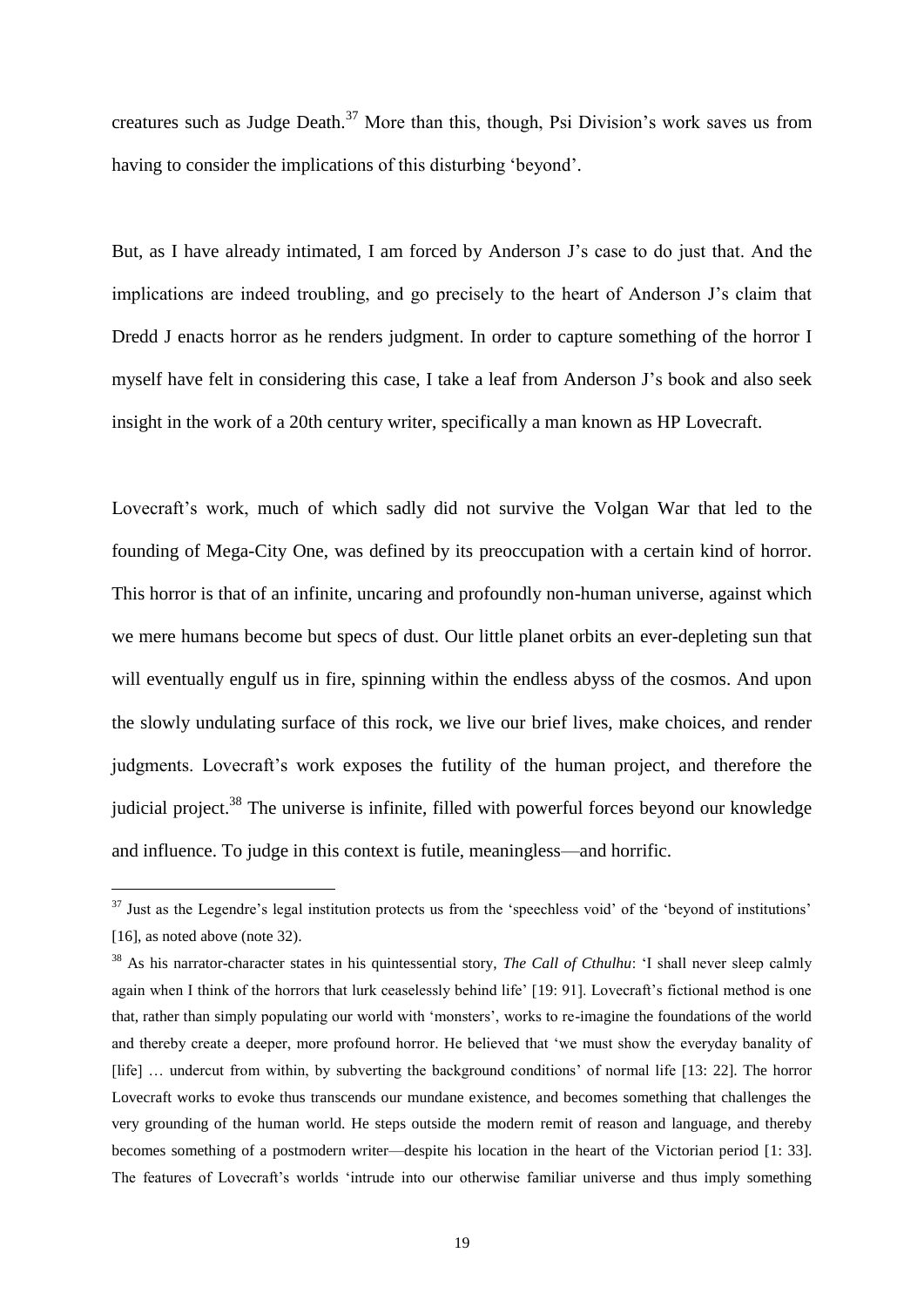This is Anderson J's submission, and it is one that I do not want to consider, let alone accept. Navigating the vast unhuman realm of the eldritch and supernatural, Anderson J encounters this unacknowledged abyss, this 'Lovecraftian unconscious',  $39$  on a daily basis. It is small wonder that she feels the need to occasionally 'blank out', as she admits above. It is also small wonder, then, that we as a judicial institution would also wish to 'blank out' this horror, as Anderson claims Dredd does. Indeed, the more I am forced to consider the implications of Anderson J's argument, the more I feel that I must turn away from it.

I am therefore not surprised, although still deeply saddened, by the account of one of Anderson J's Psi Division colleagues, Judge Corey. Corey was an empath, and a close friend

 $\overline{a}$ 

 $39$  Timo Airaksinen argues that the transcendence of boundaries in Lovecraft's work—his moving outside the order of language through techniques of allusion and the overloading of description to a point where the limits of text are unavoidably encountered (a technique Airaksinen calls 'unwriting'; see [1: 91-95])—means that his work has no unconscious: once 'unwritten', a text 'may recognise no constraints whatsoever' [1: 104], not even the boundaries between consciousness and unconsciousness. Airaksinen argues Lovecraft's work reverts to a childlike, pre-sexual state, thus explaining the supposed lack of sexuality in his stories [1: 104]. But this avoidance of sexuality can also be understood as precisely an exercise in repression, with the monsters of the 'beyond' becoming a return of repressed urges in a different form. This is precisely what Alan Moore and Jacen Burrows argue explicitly (in more ways than one) in their graphic novel *Neonomicon* [23], with one character eloquently pointing out: 'You know? The monsters and all that? They're like a lot of cocks and pussies crawling round.' [23: np] (see also [12: 269]). The Lovecraftian horror of the infinite cosmos breaking through into our mundane existence can thus be configured as a return of the repressed: the coming to consciousness of our futile place in the universe, and the futile place of law.

which is beyond, which cannot be told' [1: 10]. In this way, as Lovecraft brings forth the existence of gargantuan beings indifferent to the human world, dwelling within an endless and inhuman cosmos, one becomes 'a flea on the back of creation, wholly irrelevant, beneath the notice of the greater forces that populate the universe' [20: 49]. This infinite context of endless and indifferent otherness challenges the meaning of human existence as it becomes something that is irrelevant in the universal scheme, and that will ultimately be engulfed by the sun and cease to be. The judicial project, as a human project within this disturbingly broad context, is thus profoundly challenged, particularly in its claims to objectivity and (moral) truth.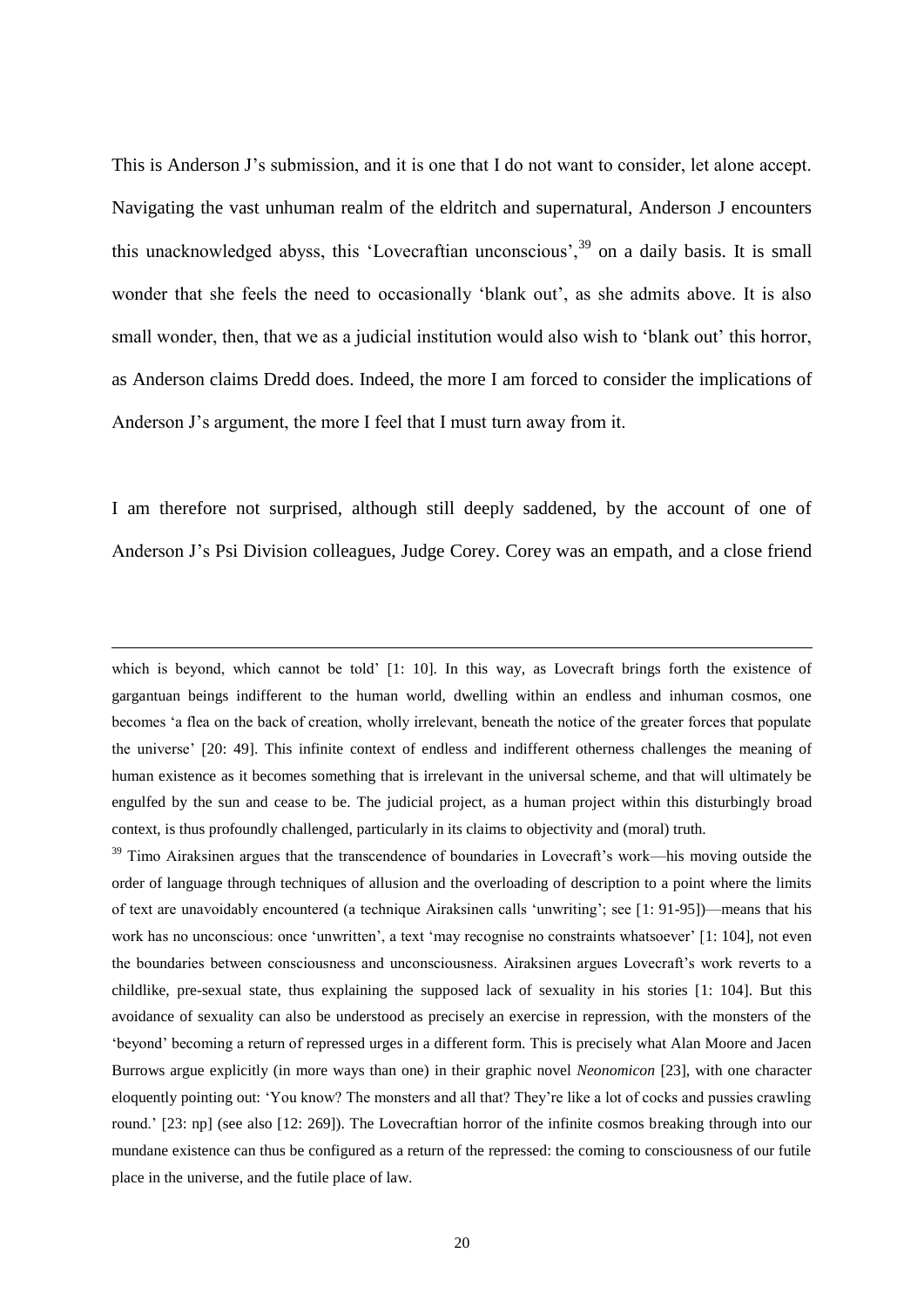of Anderson J. She too encountered this 'horrific beyond' on a daily basis, and was eventually overwhelmed by it. This is taken from her suicide letter to Anderson J:

I don't know why I'm writing this down. / It won't alter anything. It won't mask the pain, or wipe out the futility. It won't change my mind. / It won't keep me alive. / Judges don't think this way. Judges are cold, clinical machines ruled by Logic and Order and Law. But Psis... / Psis are different. Psis have a special gift. / And Empaths have the most special gift of all. / We *feel*. / … / The irony of being an Empath! We punish the perps... and we feel their pain. / A really special gift. / … / I'm hurting inside, deep down in my mind, in the secret places only the Psis know.  $/ \ldots / I$  can't do ugly things any more. That's not what special gifts are  $for.<sup>40</sup>$ 

Anderson J submits this as evidence of the horror of judgment, claiming that it was precisely the requirement placed upon Corey J to render judgment with awareness of this cosmic context that led to her suicide. She could no longer live, Anderson J argues, with ignoring the profoundly limited nature of Mega-City justice that nevertheless claims to be universal and objective. As she says, referring to the use of her gifts in the service of what she saw as an arrogant task: 'I can't do ugly things anymore'. But I prefer to side with Dredd J's submission on this point: that it was the *recognition* of this context that undermined Corey's mental and judicial stability. This is why Dredd 'blanks out' this troubling backdrop to human justice. To paraphrase his claim above, 'that's why we have laws'. As an institution, then, law must also 'blank out' this abyss if it is to render judgment without falling into relativism, meaninglessness, and futility.

<sup>40</sup> 'Judge Corey: Leviathan's Farewell' in [10].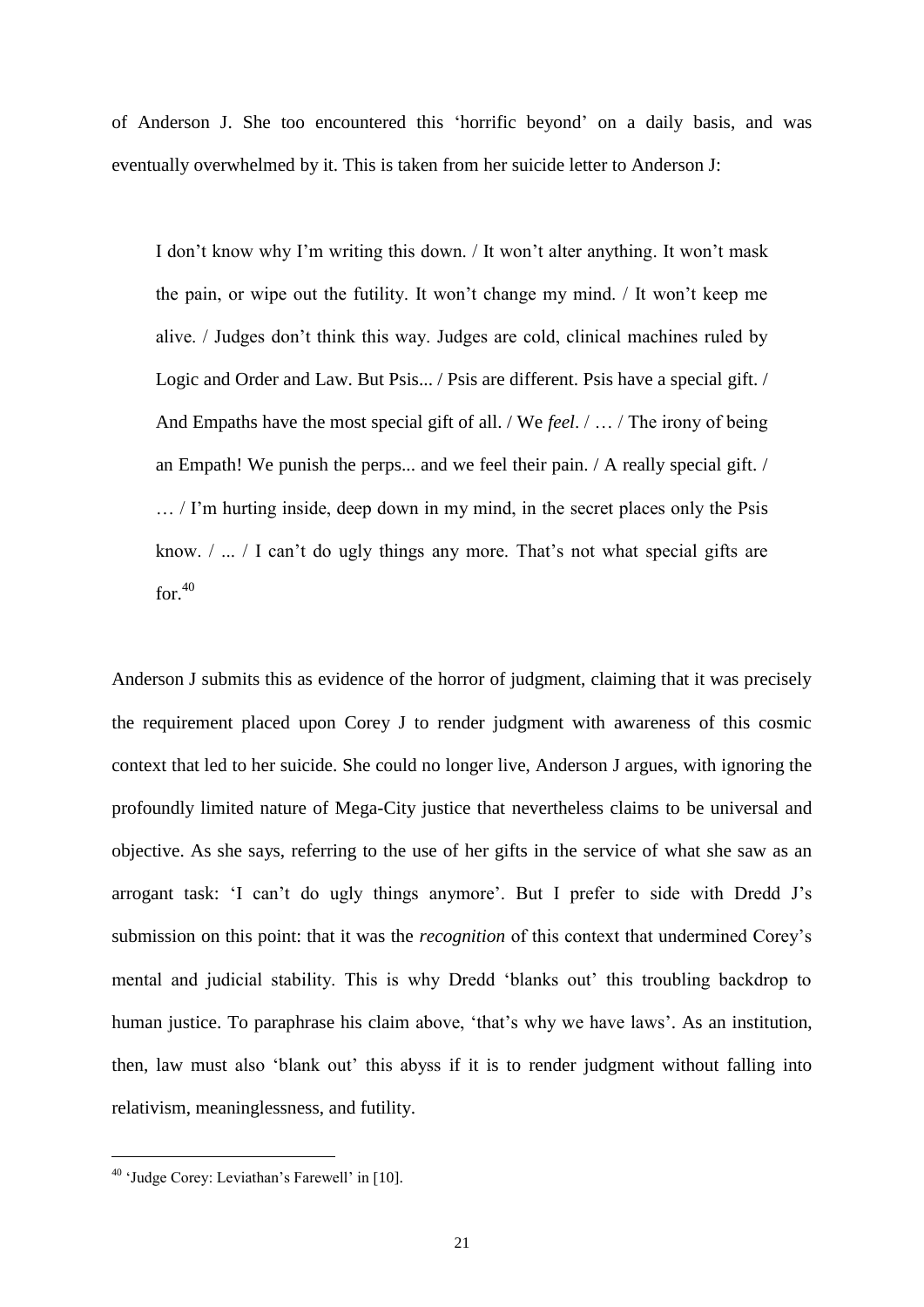It may be criticised as self-serving, or indeed as *horrific*, but as a Judge I feel I have no option but to emphatically dismiss this part of Anderson J's claim against Dredd J, lest it bring down the pragmatic edifice of law and undermine my own authority to decide this, or any other, case. To judge may or may not be horrific in its drawing of final conclusions within the context of the universal abyss, but it is in any case a necessary horror if we are to do justice. It is a horror that, if it exists, should be suppressed for the good of the institution, and thereby the good of society.<sup>41</sup>

## **Conclusion**

 $\overline{a}$ 

Cassandra Anderson raises three claims against Joe Dredd. First, that Dredd J is not reflective, and therefore cannot properly be said to judge. Second, that Dredd J is inhuman and dehumanising in his judicial management of life in Mega-City One. Third, that Dredd J is horrific in even passing judgment at all. The second and third points can be answered together, as they both involve recognising the limited nature of judgment: in its relationship with living humanity, and in its universal or cosmic context.

<sup>&</sup>lt;sup>41</sup> In Legendrian terms, Corey and Anderson have both seen through the 'screen' that protects us from the 'speechless void', and recognised the division (and thus profound lack) inherent in the institution of life. The Judge's point here, following Dredd, is precisely that we need law as a 'screen' to protect us from the fantastic beyond, the speechless void (see above, note 32)—the Lovecraftian abyss of the infinite universe that challenges law's claims to ultimate justice. Law brings order, it enables us to codify and thus manage the world. But, as outlined in Anderson's argument, this 'screen' hides that which it cannot contain, that which cannot be brought to conscious order. The Judge, exactly because s/he is a judge, similarly cannot consciously see or bring this beyond to order: it threatens, it undermines, it challenges authority and the objectivity and truth of the justice s/he pronounces and is institutionally invested in. We must suppress it, repress it to preserve the conscious order of law—and thence it becomes the unconscious of law.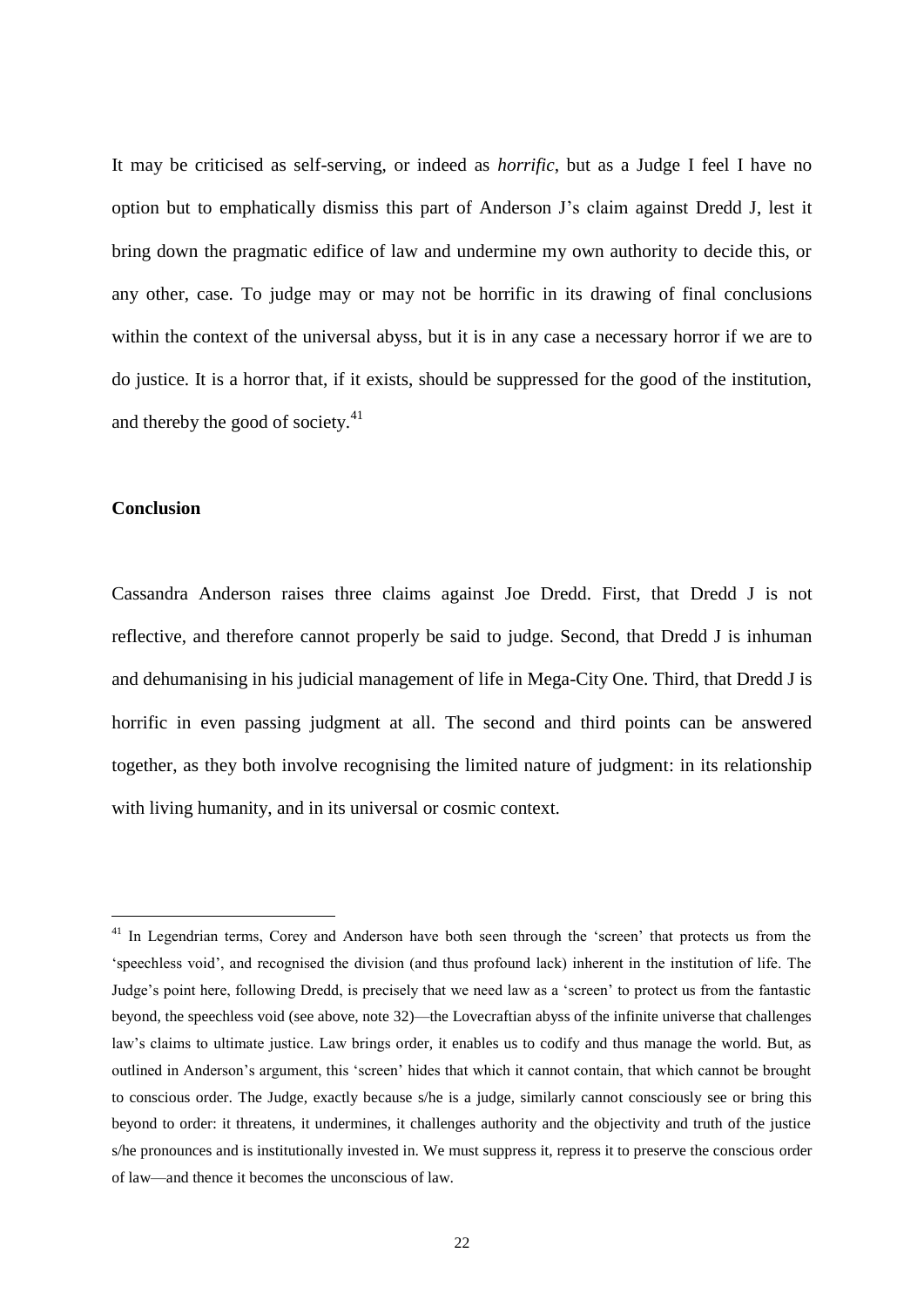On the first point, to accept that we should not close down meaning prevents judgment from ever being made. I must therefore reject this point.  $42$ 

On the second and third points, to accept the limits of the judicial office is to undermine the objective impartiality upon which Mega-City justice is based, and thereby undermine the noble institution of law and all the good it does. I must therefore also reject these points.

Whilst there are merits to Anderson J's case, I cannot accept the consequences of any of her claims, and must therefore find in favour of Judge Dredd.

Case dismissed.

## **References**

- 1. Airaksinen, Timo. 1999. *The philosophy of HP Lovecraft: The route to horror*. New York: Peter Lang.
- 2. Derrida, Jacques. 1990. Force of law: The 'mystical foundation of authority'. *Cardozo Law Review*. 11: 920-1045.
- 3. Giddens, Thomas. 2015. Law and the machine: Fluid and mechanical selfhood in *The Ghost in the Shell*. In *Graphic justice: Intersections of comics and law*, ed. Thomas Giddens, 89-105. London: Routledge.
- 4. Giddens, Thomas. 2015. Navigating the looking glass: Severing the lawyer's head in *Arkham Asylum*. *Griffith Law Review* DOI: 10.1080/10383441.2015.1119777.

 $42$  Indeed, this conclusion is unavoidable; to conclude otherwise is necessarily not to conclude at all.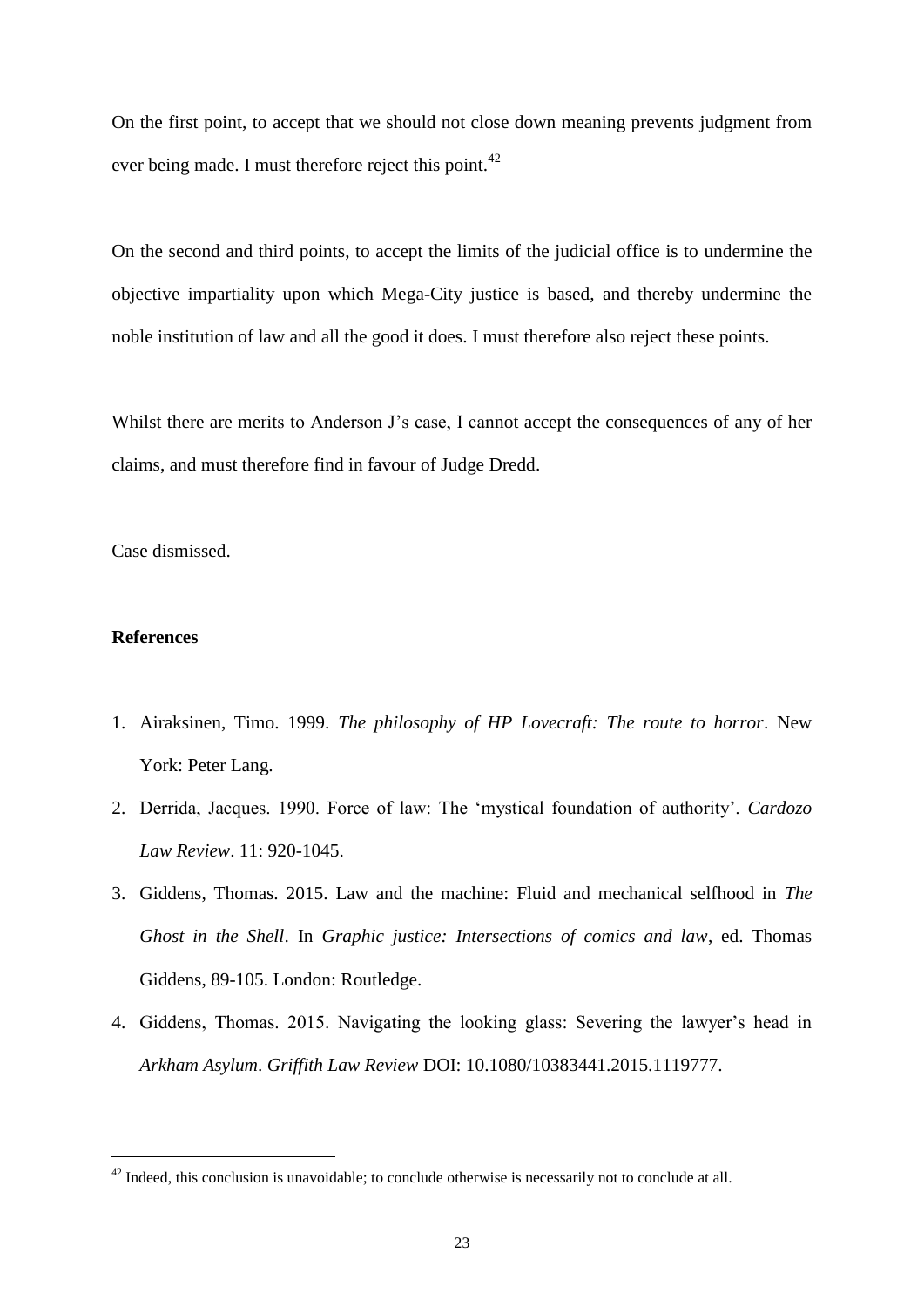- 5. Giddens, Thomas. Forthcoming. Graphic justice and criminological aesthetics: Visual criminology on the Streets of Gotham. In *The Routledge International Handbook of Visual Criminology*, ed. Eamonn Carrabine and Michelle Brown, np. London: Routledge.
- 6. Glancey, Richard. 2015. I am the law teacher! An experiential approach using *Judge Dredd* to teach constitutional law. In *Graphic justice: Intersections of comics and law*, ed. Thomas Giddens, 54-70. London: Routledge.
- 7. Goodrich, Peter. 1995. *Oedipus lex: Psychoanalysis, history, law*. Berkeley: University of California Press.
- 8. Goodrich, Peter. 2005. Slow reading. In *Nietzsche and legal theory: Half-written laws*, ed. Peter Goodrich and Mariana Valverde, 185-200. London: Routledge.
- 9. Goodrich, Peter. 2016. Faces and frames of government. In *Law and the Visual: Transition, Transformation, and Transmission*, ed. Desmond Manderson. Toronto: University of Toronto Press.
- 10. Grant, Alan, and others. 2009. *Judge Anderson: The psi files volume 01*. Oxford: Rebellion.
- 11. Grant, Alan, and others. 2013. *Judge Anderson: The psi files volume 03*. Oxford: Rebellion.
- 12. Green, Matthew JA. 2013. A darker magic: Heterocosms and bricolage in Moore's recent reworkings of Lovecraft. In *Alan Moore and the gothic tradition*, ed. Matthew JA Green, 253-275. Manchester: Manchester University Press.
- 13. Harman, Graham. 2011. *Weird realism: Lovecraft and philosophy*. Winchester: Zero Books.
- 14. Keily, Karl. 2012. John Wagner discusses 35 years of Dredd. *Comic Book Resources*. [http://www.comicbookresources.com/?page=article&id=40172.](http://www.comicbookresources.com/?page=article&id=40172) Accessed 27 October 2015.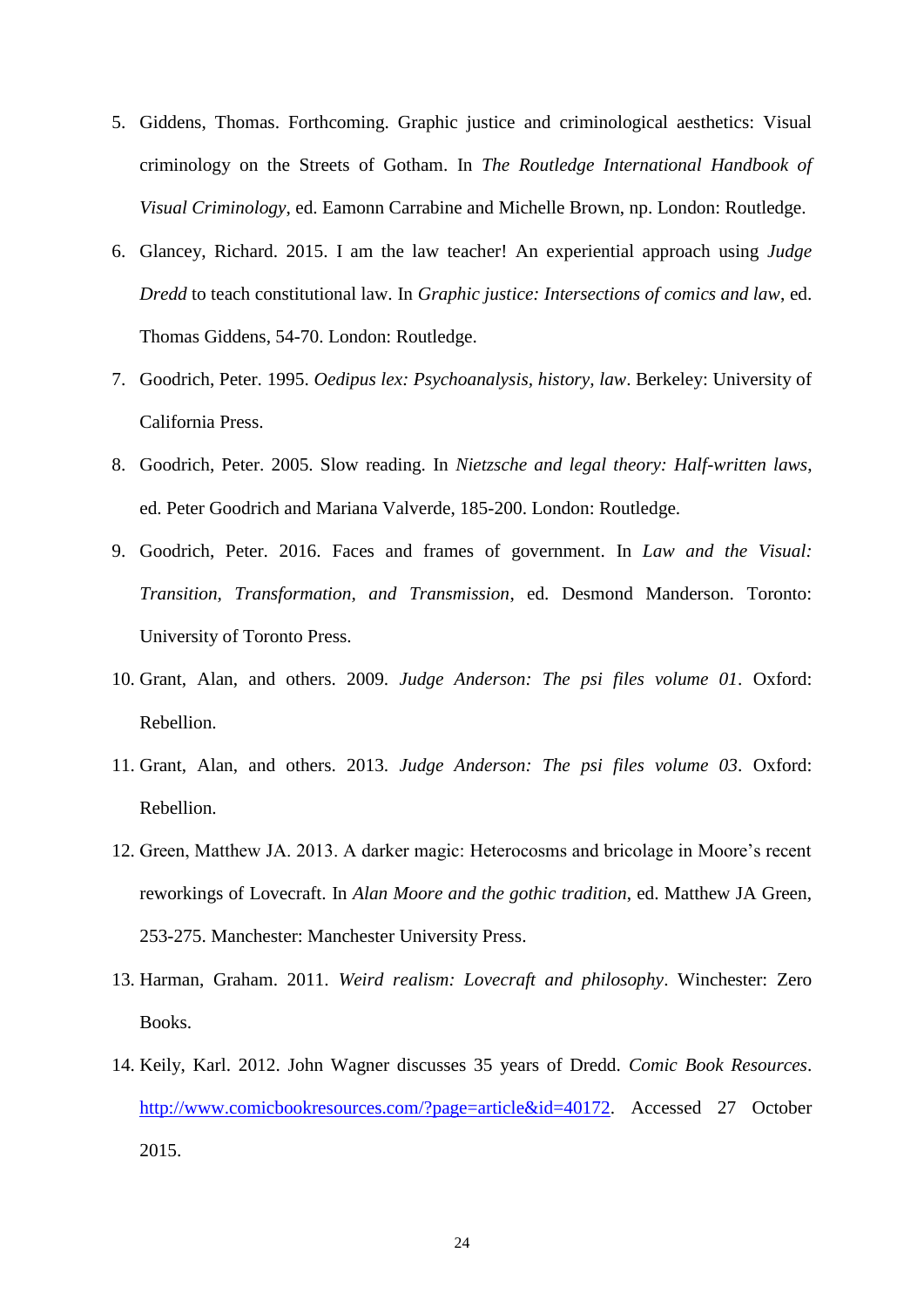- 15. Kozin, Alexander V. 2014. *Judge Dredd*: Dreaming of instant justice. In *Law, Culture and Visual Studies*, ed. Anne Wagner and Richard Sherwin. Berlin: Springer.
- 16. Legendre, Pierre. 1997. Introduction to the theory of the image: Narcissus and the other in the mirror. In *Law and the unconscious: A Legendre reader*, ed. Peter Goodrich. London: Macmillan.
- 17. Legendre, Pierre. 1998. The other dimension of law. In *Law and the postmodern mind: Essays on psychoanalysis and jurisprudence*, ed. Peter Goodrich and David G Carlson. Ann Arbor: University of Michigan Press.
- 18. Lloyd, Chris. 2015. Judge, jury, executioner: *Judge Dredd*, Jacques Derrida, drones. In *Graphic justice: Intersections of comics and law*, ed. Thomas Giddens, 201-218. London: Routledge.
- 19. Lovecraft, HP. 2011. *The call of Cthulhu and other weird tales*. New York: Vintage.
- 20. Lowell, Mark. 2004. Lovecraft's Cthulhu mythos. *Explicator* 63(1): 47-50.
- 21. Manderson, Desmond. 2003. From hunger to love: Myths of the source, interpretation, and constitution of law in children's literature. *Law and Literature*. 15(1): 87-141.
- 22. Mitchell, WJT. 1986. *Iconology: Image, text, ideology*. Chicago: University of Chicago Press.
- 23. Moore, Alan, and Jacen Burrows. 2011. *Neonomicon*. Rantoul: Avatar.
- 24. Moran, Leslie J. 2008. Judicial bodies as sexual bodies: A tale of two portraits. *The Australian Feminist Law Journal*. 29: 91-108.
- 25. Moran, Leslie J. 2009. Judging pictures: A case study of portraits of the Chief Justices, Supreme Court of New South Wales. *International Journal of Law in Context*. 5(3): 295- 314.
- 26. Naffine, Ngaire. 2009. *Law's meaning of life: Philosophy, religion, Darwin and the legal person*. Oxford: Hart.